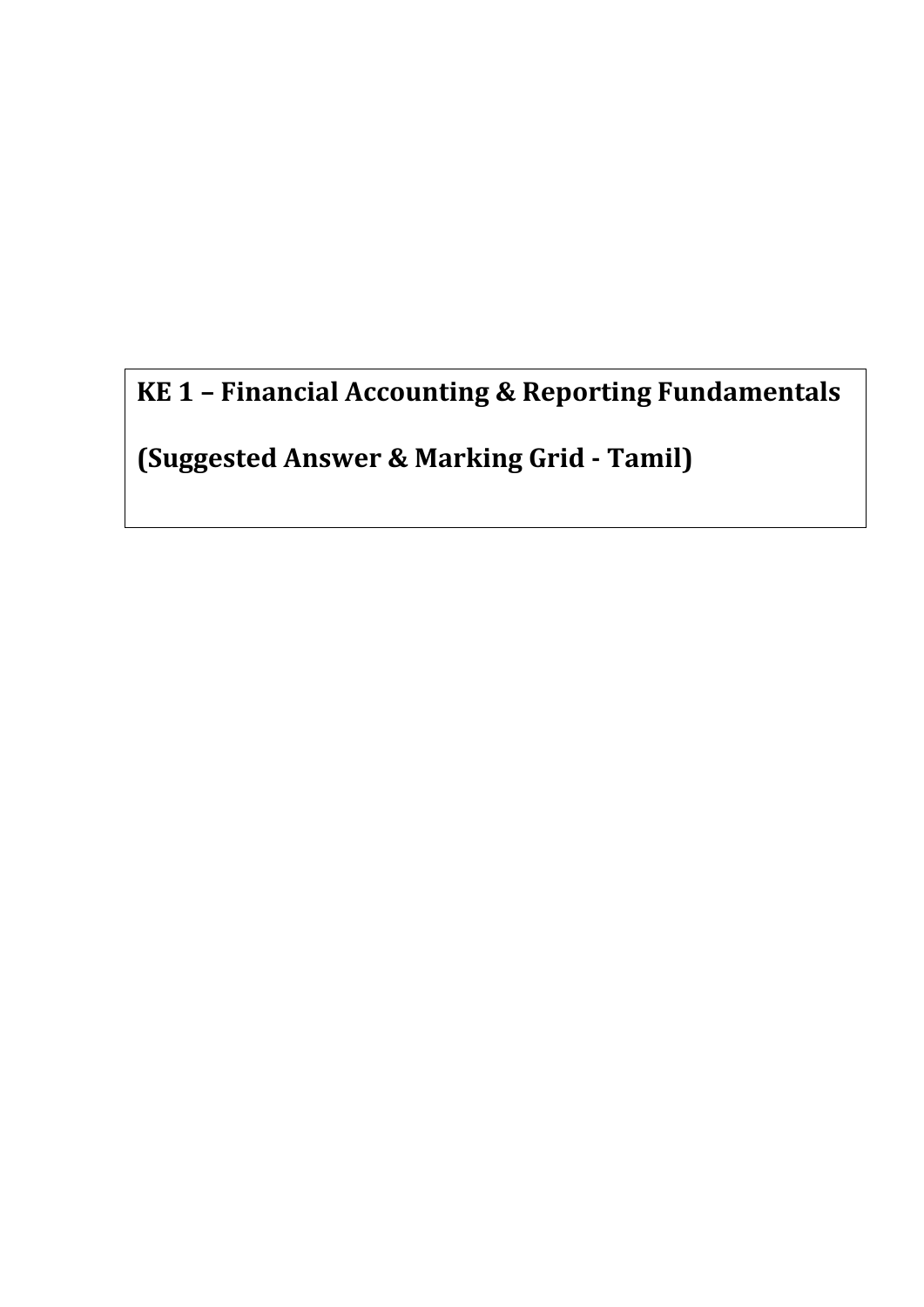# **பிரிவு** 1

வினா இல. 01 **1(a)** 1.1.

| கற்கை வெளிப்பாடு: |             |                                                                   |  |  |  |
|-------------------|-------------|-------------------------------------------------------------------|--|--|--|
|                   |             | 1.2.6 நிதிக் கூற்றுக்களின்/நிதித் தகவல்களின் தரரீயான குணாம்சங்களை |  |  |  |
|                   | விபரித்தல். |                                                                   |  |  |  |

சரியான விடை: C

கோட்பாட்டு வேலைச் சட்டகப்படி சரியான வகைப்படுத்தல் இதுவாகும்.  $\boldsymbol{\mathrm{A}}$ , B மற்றும் D ஆகிய விடைகளில் இந்த குணாம்சங்கள் கலக்கப்பட்டு உள்ளன.

1.2.

கற்கை வெளிப்பா $f$  $1.1.1$  வியாபார அமைப்புக்களின் ஆளுமைக் கட்டமைப்பை இனங்காண்க.

சரியான விடை:  $A$ 

தெரிவு A: முகாமையை பிரதிபலிக்காத அதிகமானோரை சபையில் வைத்திருக்க அனுமதிக்கிறது; எனவே நல்ல ஆளுமையை உறுதிசெய்வதற்கு உரிய சமநிலை பேணப்பட முடியும்.

தெரிவு B: CEO பங்குகளை வைத்திருக்கின்றாரா என்பது அவர்தன் நிபுணத்துவத்தை வழங்க தடையாக இருக்காது. மாறாக, CEO பங்குகளை வைத்திருத்தல் அவரை கம்பனிக்காக நன்கு வேலைசெய்ய தூண்டும். தெரிவு B நல்ல ஆளுமை அல்ல.

தெரிவு C: பெரும்பான்மை பங்குதாரா்கள் தமது நாட்டத்தை தவிர சிறுபான்மை பங்கு தாரா்களின் நாட்டத்தில் அக்கறை கொள்வது அரிதே. எனவே இது ஒரு நல்ல ஆளுமைத் தத்துவமல்ல.

தெரிவு D: இது தீர்மானம் மேற்கொள்ளலை மேம்படுத்த உதவுமென காணப்பட்டாலும் அத்தகைய நிலை பங்குதாரா்களை பாதிக்கக்கூடிய உயா்ந்த அதியாரத்தை  $\rm{CEO}$ க்கு வழங்கும். எனவே இது ஒரு நல்ல ஆளுமைத் தத்துவமல்ல.

1.3.

| கற்கை வெளிப்பாடு: |  |  |
|-------------------|--|--|
|                   |  |  |
|                   |  |  |

சரியான விடை:  $A$ 

 $1987$ ஆண்டு  $36$ இலக்க காப்பாவணங்கள் மற்றும் பரிமாற்று ஆணைக்குழு சட்டத்தின் கீழ் அமைந்த பங்குப் பரிவா்த்தனை நிலையங்களில் நிரற்படுத்தப்பட்ட உரிமங்கள், பொதுச் சந்தையில் கொடுக்கல் வாங்கல்களுக்கு ஆளாகும் உரிமையாண்மைச் சாதனங்களை கொண்ட உலிமங்கள் மற்றும் நிதிய முகாமைக் கம்பனிகள் கணக்கீட்டு நியமங்களின் முழுத் தொடையை கடைப்பிடிக்கும்.

 $SME$  களுக்கான  $SLFRS$  பொது வகைகூறம் கடமையும்ம உரிமங்களுக்காகும்.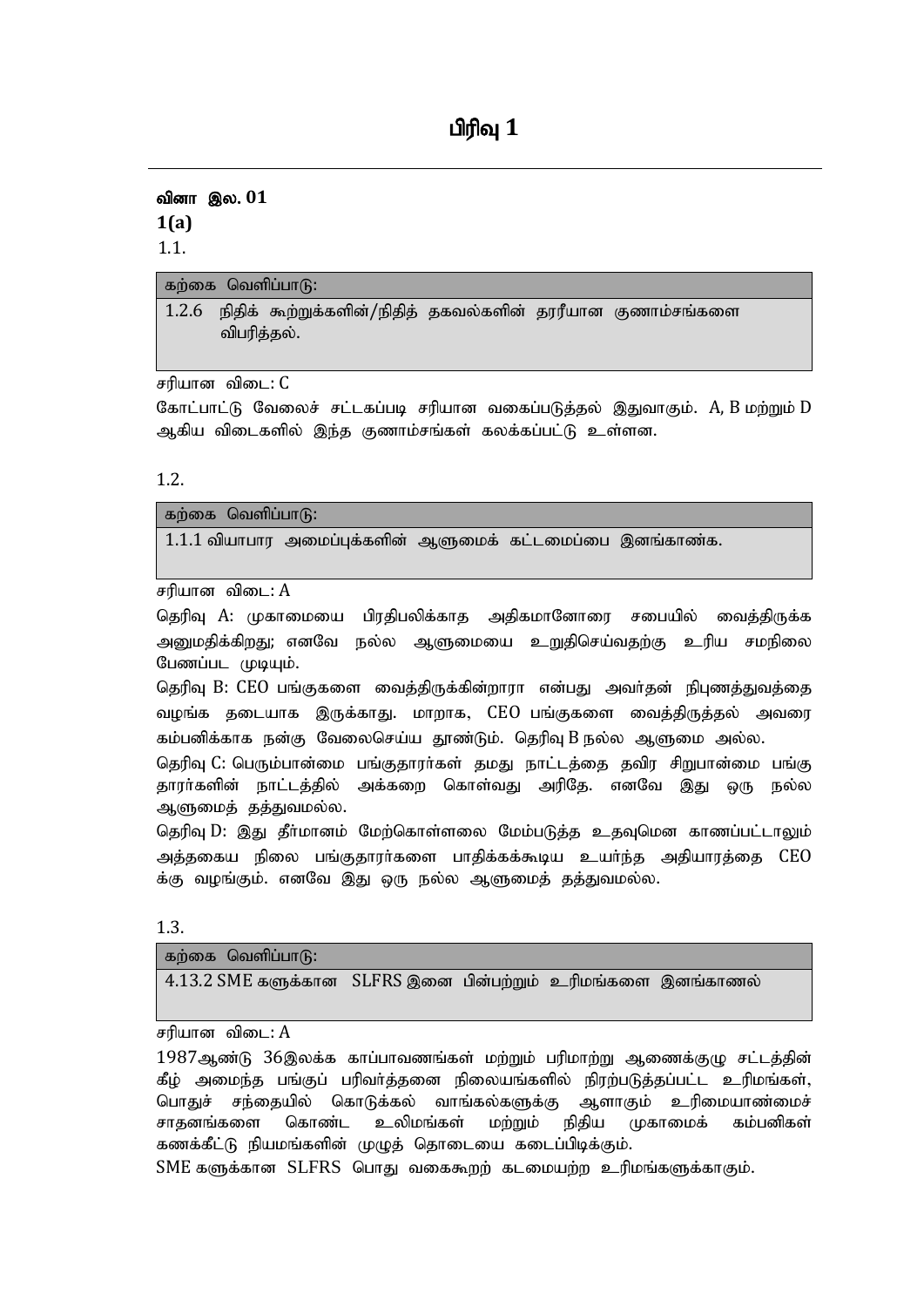1.4.

கற்கை வெளிப்பா $f$ :

 $4.10.2$  வரையறுக்கப்பட்ட பங்களிப்புத் திட்டம் மற்றும் வரையறுக்கப்பட்ட பயன் திட்டம் ஆகியவற்றிற்கு இடையிலான வேறுபாட்டை விபரிக்கல்.

சரியான விடை: C

பணிக்கொடை ஒரு குறுங்கால பயன் அல்ல. இதற்கு உரித்துப்பெற ஒருவா் ஐந்து ஆண்டுகால சேவையை முடித்திருக்க வேண்டும். இது ஒரு நீண்டகால பயன்திட்டம்.

1.5.

கற்கை வெளிப்பா $f$ ி:

 $4.11.1$  அடிப்படை நிதிச் சொத்துக்கள் மற்றும் நிதிப் பரிப்புக்களை இனங்காணல்.

சரியான விடை: C

ஒரு கம்பனி வழங்கும் பங்குகள் உரிமையாண்மைச் சாதனங்கள் ஆவதுடன், அவை நிதிச் சொத்துக்களாக அமையமாட்டா.

#### 1.6

கற்கை வெளிப்பா $f$ 6:  $4.4.1$  ஒரு அமைப்பு தொடர்பான வேறுபட்ட வகை காசுப்பாய்வுகளை இனங்காணல்.

சரியான விடை: C

கடன்களை உரிமையாண்மையாக மாற்றி உபகாரப் பங்குகளை வழங்கல் காசினை பிறப்பிப்பதில்லை. அவை ஏட்டுப் பதிவுகள் மாத்திரமே. காசுப்பாய்வு ஏற்படாது.

1.7

கற்கை வெளிப்பா $f$ 6:

 $4.6.6$  கணக்கீட்டு மதிப்பீட்டில் மாற்றம் பற்றிய ஊடுசெயல்களை பதிவுசெய்தல்.

சரியான விடை:  $B$ 

மாற்றத்தினால் பாதிப்பிற' கு உள்ளான நடப்பு மற்றும் எதிா் காலங்களில் கணக்கீட்டு மதிப்பீட்டு மாற்றங்களை ஏற்பிசைவு செய்தலும், கொள்கை மாற்றப்பட்ட திகதிக்குப் பின்னா் நிகழும் ஊடுசெயல்களுக்கு புதிய கணக்கீட்டுக் கொள்கையை பிரயோகித்தலும் நடப்புக் காலத்திற்கும் எதிா் காலங்களுக்கும் பொருந்தும். எனவே, அக்ககைய பிரயோகங்கள் அன்றிலிருந்தான (prospective) பிரயோகங்கள் எனப்படும்.

எனினும், முன்னைய கால வழு ஒருபோதும் ஏற்பட்டிருக்கவில்லை எனக் கொண்டு, நிதிக்கூற்றுக்களை திருத்துதலும், புதிய கணக்கீட்டுக் கொள்கையை எப்போதும் பிரயோகிக்கப்பட்டு இருந்தால் எப்படியோ அவ்வாறே ஊடுசெயல்களுக்கு அவற்றை பிரயோகிப்பதும் முன்பிருந்தான பிரயோகங்கள் எனப்படும்.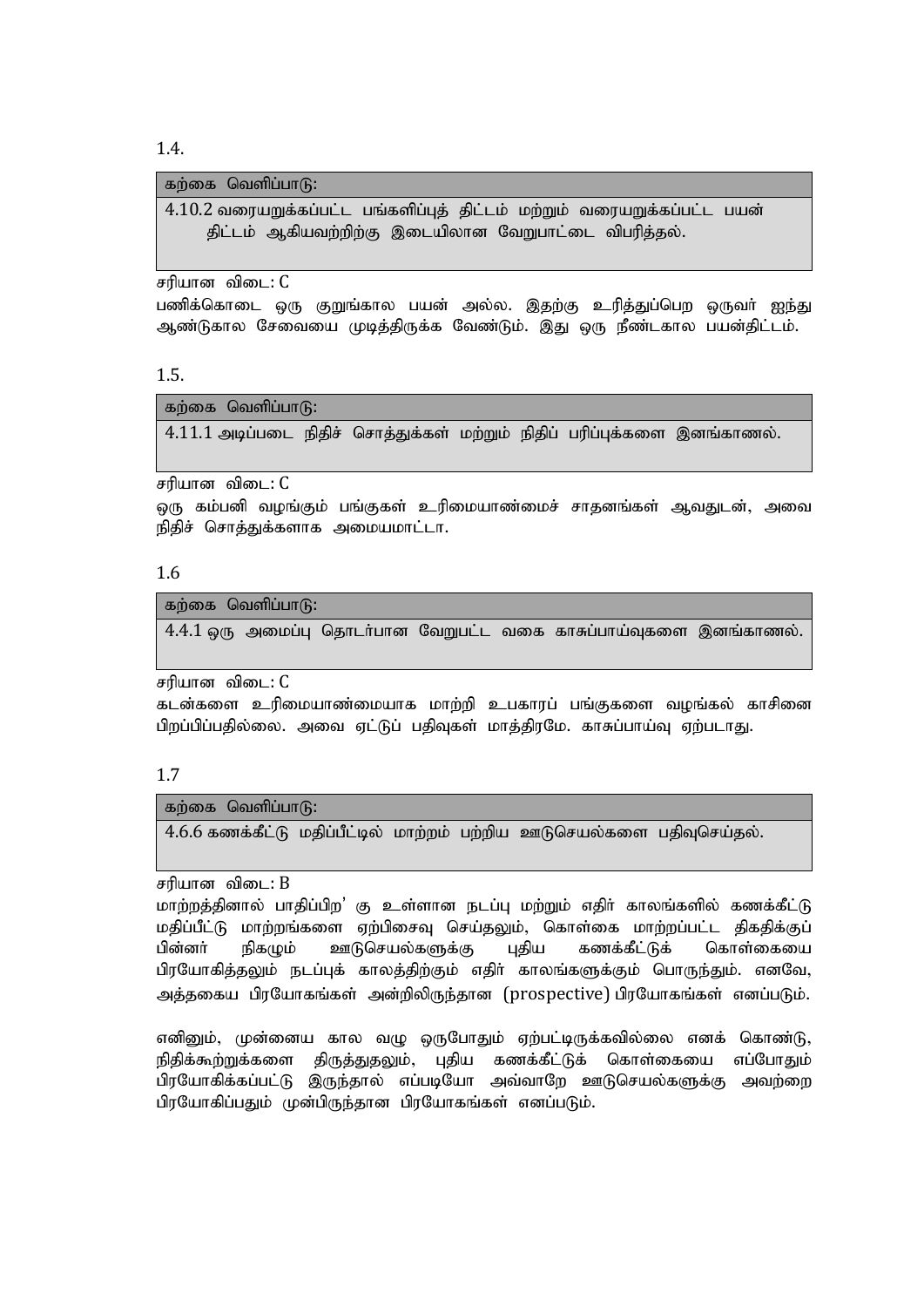#### கற்கை வெளிப்பா $f$ :

 $2.7.2$  வங்கிக் கணக்கிணக்கக் கூற்றினை தயாரித்தல்.

சரியான விடை:  $B$ 

வங்கிக்கூற்றின்படி மீதி ரூபா 25,000(மேலதிகப்பற்று) இலிருந்து சமா்ப்பிக்கப்படாத காசோலைகள் ரூபா 21,000 (அதாவது ரூபா $10,000$ + ரூபா $11,000$ ) இனை சேர்த்தால் ரூபா 46,000 மேலதிகப் பற்று மீதியாகும். இதிலிருந்து தேறாத காசோலைகள் ரூபா  $4,000$  இனை கழிக்க மேலதிகப்பற்று ரூபா  $42,000$  ஆகும்.

தொடர்புபட்ட செலவினமான வங்கிக் கட்டணம் ரூபா 2,000 வங்கிக் கூற்றின்படியான மீதியில் ஏற்கனவே கமிக்கப்பட்டு உள்ளதனாலும், முன்கொணரற் தொகையானது வங்கிக் கூற்றின்படியான மீதியை உபயோகித்து பெறப்பட்டதனாலும், அந்தத் தொகை மீண்டும் செம்மையாக்கம் செய்யப்பட வேண்டியதில்லை. எனவே, விடையானது, வங்கி மேலதிகப்பற்று ரூபா  $42,000$ .

1.9

கற்கை வெளிப்பா $f$  $3.6.2$  அடிப்படை கணக்கீட்டு விகிதங்களை கணித்தல் (இலாபத்திறன் விகிதங்கள், திரவத்தன்மை விகிதங்கள், நெம்பு விகிதங்கள் - முதலீட்டாளர் விகிதங்கள்  $\mathsf{r}_1$ நீங்கலாக).

சரியான விடை:  $D$ 

மொத்த இலாப எல்லையிலிருந்து (GP margin) ஏனைய செலவுகளையும் வரியையும் கழிக்க வரும் நிகர இலாப எல்லை 9%.( =30% - 12% - 9%). ROE ஆனது இலாப எல்லையினை சொத்துப் புரள்வு விகிதத்தினால் பெருக்குவதனால் பெறப்படும். எனவே, 9% x 3= 27%.

#### 1.10.

கற்கை வெளிப்பா $f$ :

1.2.5 கணக்கீட்டு அடிப்படை எடுகோள் (தொடர்ந்தியங்குதல்) மற்றும் கணக்கீட்டுக் கோட்பாடுகளை (அட்டுறு, பொருண்மை, கொள்கை மாறாமை, உரிம, பொருத்தம் காணல், காலஅடிப்படை, தேறக்கூடிய, தொடர்புடமை, நம்பகத் தன்மை மற்றும் ஒப்பிடற்தகவு) விபரித்தல்.

சரியான விடை:  $B$ 

நிதிக் கூற்றுக்களை தயாரிக்கும்போது, உரிமம் எதிர்வுகூறக்கூடிய எதிர்காலம் வரை தொடரும் என்ற தொடர்ந்தியங்கும் தாபன எடுகோள் மேற்கொள்ளப்படுகின்றது. தெரிவு 2 அந்தக் கருத்தினை தருகின்றது. ஏனைய தெரிவுகள் அதனைப்பற்றி கெரிவிக்காகு, வியாபாரக்கின் கொடர்ச்சிபற்றி கூறுகின்றன.

புள்ளியிடற் திட்டம் ஓவ்வொரு வினாவுக்கும் 2 ர்ள்ளிகள் வீதம். மொத்தம் 20 புள்ளிகள்.

1.8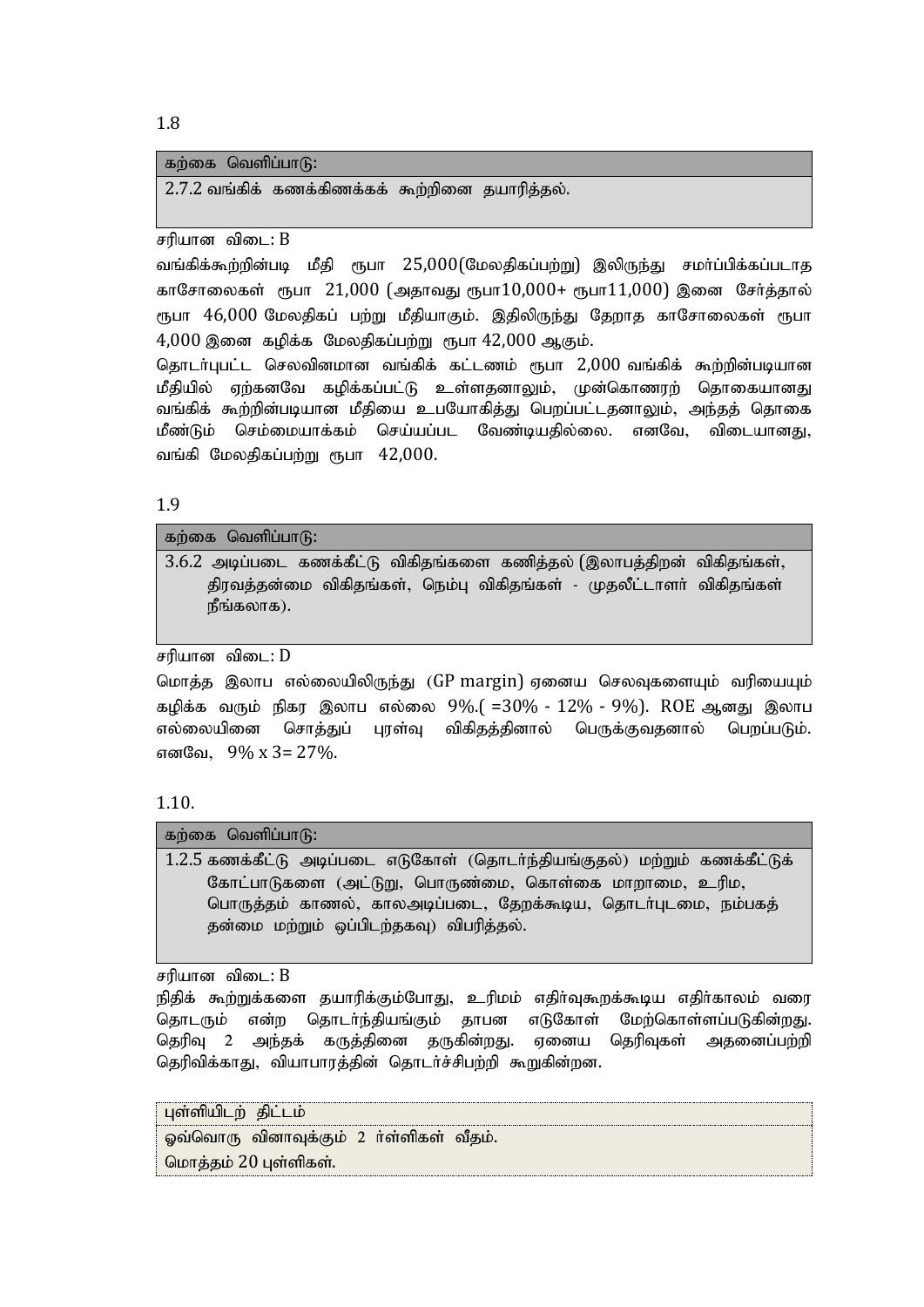**1(b)** 1.11

### கற்கை வெளிப்பா $\delta$ :

 $4.4.2$  நோ்முறை மற்றும் நேரில் முறையின் கீழ் காசுப்பாய்வுக் கூற்றுக்களை தயாரித்தல்.

|                             | ரூபா      | <b>Marks</b><br><b>Allocation</b> |
|-----------------------------|-----------|-----------------------------------|
| ஆண்டிற்கான தேய்மான அறவீடு   | 988,400   | 0.5                               |
| PPE விற்பனை மீதான இலாபம்    | 543,000   | 0.5                               |
| PPE விற்பனைமூலம் பெற்ற தொகை | 975,000   |                                   |
| PPE கொள்வனவு                | 4,684,400 |                                   |

#### 1.12

கற்கை வெளிப்பா $\mathcal{G}$ :  $4.2.2$  ஆதனம், பொறி மற்றும் உபகரண ஆரம்ப மற்றும் பின்னைய கையாள்கை பற்றி விபரித்தல்.

|                                                                                      | ரூபா       | <b>Marks</b><br><b>Allocation</b> |
|--------------------------------------------------------------------------------------|------------|-----------------------------------|
| வங்கிமூலம் செலுத்திய கிரயம், கேழ்வு மற்றும் காப்புறுதி                               | 9,453,500  |                                   |
| வரிகளும் வெளியெடுத்தற் கட்டணங்களும்                                                  | 2,176,200  | 0.5                               |
| தொழிற்சாலைக்கு கொண்டுசெல்லல் கிரயம்                                                  | 345,000    |                                   |
| தலத் தயாரிப்பு அடங்கலாக நிறுவுதற் செலவு                                              | 245,000    |                                   |
| பாவனைக்கு முன்னர் சோதனை ஓட்டச் செலவு                                                 | 117,600    | 0.5                               |
| பரீட்சார்த்த உற்பத்தியின் விற்பனையிலிருந்து பெற்றதொகை                                | (19,000)   |                                   |
| மதிப்பிடப்பட்ட கழற்றி அகற்றற் செலவு                                                  | 154,000    |                                   |
| மதிப்பிட்ட ஈற்றுப் பெறுமதி                                                           | (172, 300) |                                   |
| எந்திரத்தின் கிரயம்                                                                  | 12,300,000 |                                   |
| ஆண்டிற்கான தேய்மானம் ரூபா $12,300,000 \text{ x } 6.67\% \text{ x } 7.5/12 = 512,500$ | 2.0        |                                   |

#### 1.13

| கற்கை வெளிப்பாடு:                                              |  |  |
|----------------------------------------------------------------|--|--|
| 4.7.2 செம்மையாக்க மற்றும் செம்மையாக்காத நிகழ்வுகளை விபரித்தல். |  |  |

செம்மையாக்க நிகழ்வுகள் என்பது அறிக்கையிடற்கால இறுதியில் நிலவிய புற நிலைகளுக்கு சான்றாக அமைந்த நிகழ்வுகளாகும்.

| புள்ளி ஒதுக்கீடு |
|------------------|
|                  |
|                  |

 $1 \mu$ ள்ளி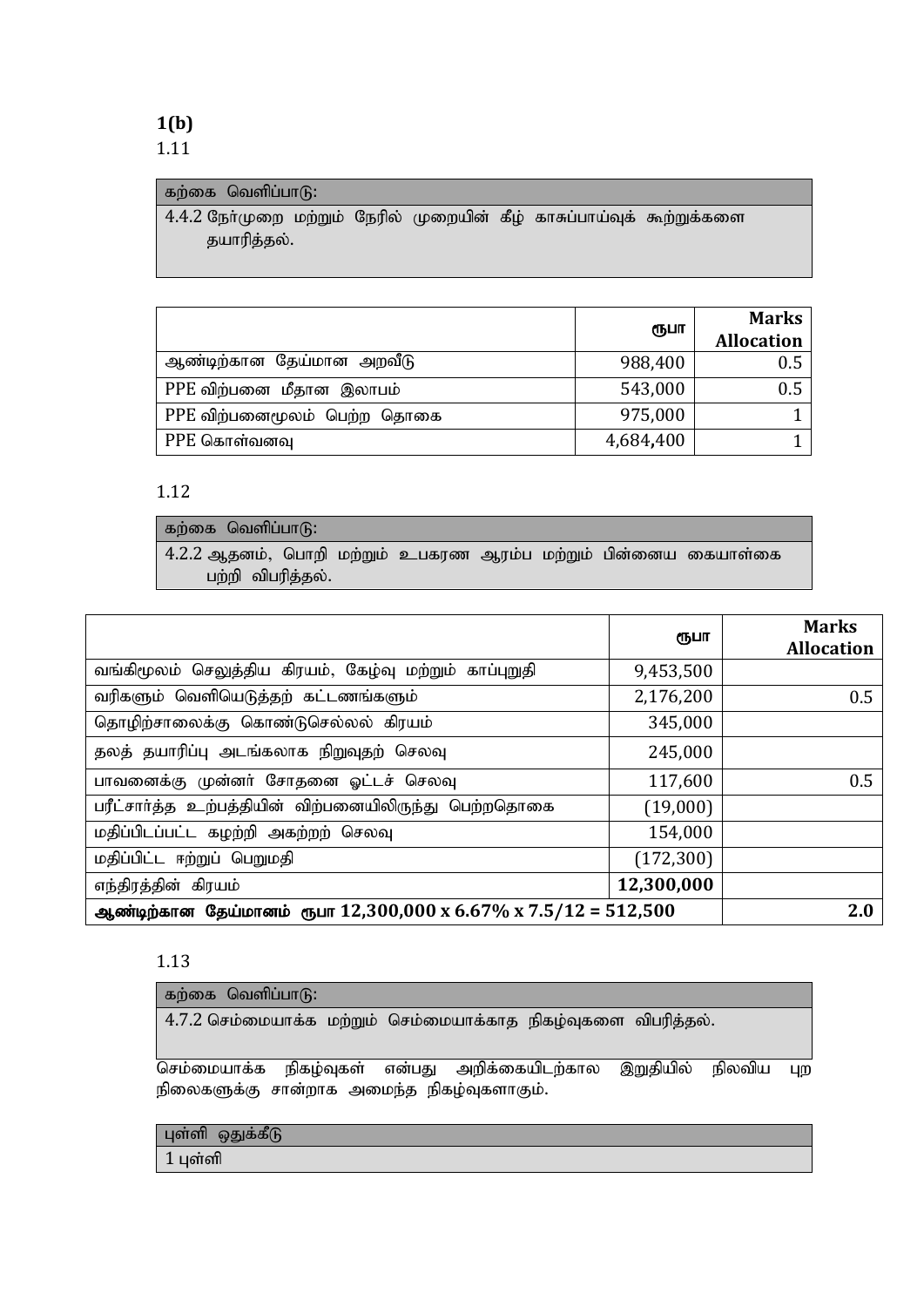#### <u>உதாரணம்:</u>

அறிக்கையிடற் கால இறுதியிலிருந்த வாடிக்கையாளா் ஒருவர் அறிக்கையிடற் காலத்திற்குப் பின்னா் வங்குரோத்து நிலை அடைதல்.

செம்மையாக்கமற்ற நிகழ்வுகள் என்பது அறிக்கையிடற் காலத்திற்கு பின்னரான புறநிலைகளை காட்டுபவை ஆகும்.

| ் புள்ளி ஒதுக்கீடு |  |
|--------------------|--|
| $1 \mu$ ள்ளி       |  |
|                    |  |

#### <u>உகாரணம்:</u>

அறிக்கையிடற் திகதிக்கும் அங்கீகரிப்புத் திகதிக்கும் இடைப்பட்ட காலத்தில் முதலீடகளின் சந்தைப் பெறுமதி வீழ்ச்சியடைதல்.

| புள்ளி ஒதுக்கீடு |
|------------------|
|------------------|

 $1$  புள்ளி

#### 1.14

கற்கை வெளிப்பா $(6)$ :

 $2.3.4$  கணனிமயப்படுத்திய கணக்கீட்டுப் பொதிகளின் குணவியல்புகளை இனங்காணல்.

சம்பளப்பட்டியல் (Payroll), கடன்பட்டோர், தொக்குகள், நிலையான சொத்துக்கள்

### புள்ளி ஒதுக்கீடு

 $1 x 3$  цள்ளிகள்

#### 1.15

|                                    | DR     | <b>CR</b> |
|------------------------------------|--------|-----------|
| அனுமதிக்கப்பட்ட கழிவு              | 5,000  |           |
| கடன்பட்டோர் கட்டுப்பாட்டுக் கணக்கு |        | 5,000     |
| விற்பனைகள்                         | 25,000 |           |
| கடன்பட்டோர் கட்டுப்பாட்டுக் கணக்கு |        | 25,000    |
|                                    |        |           |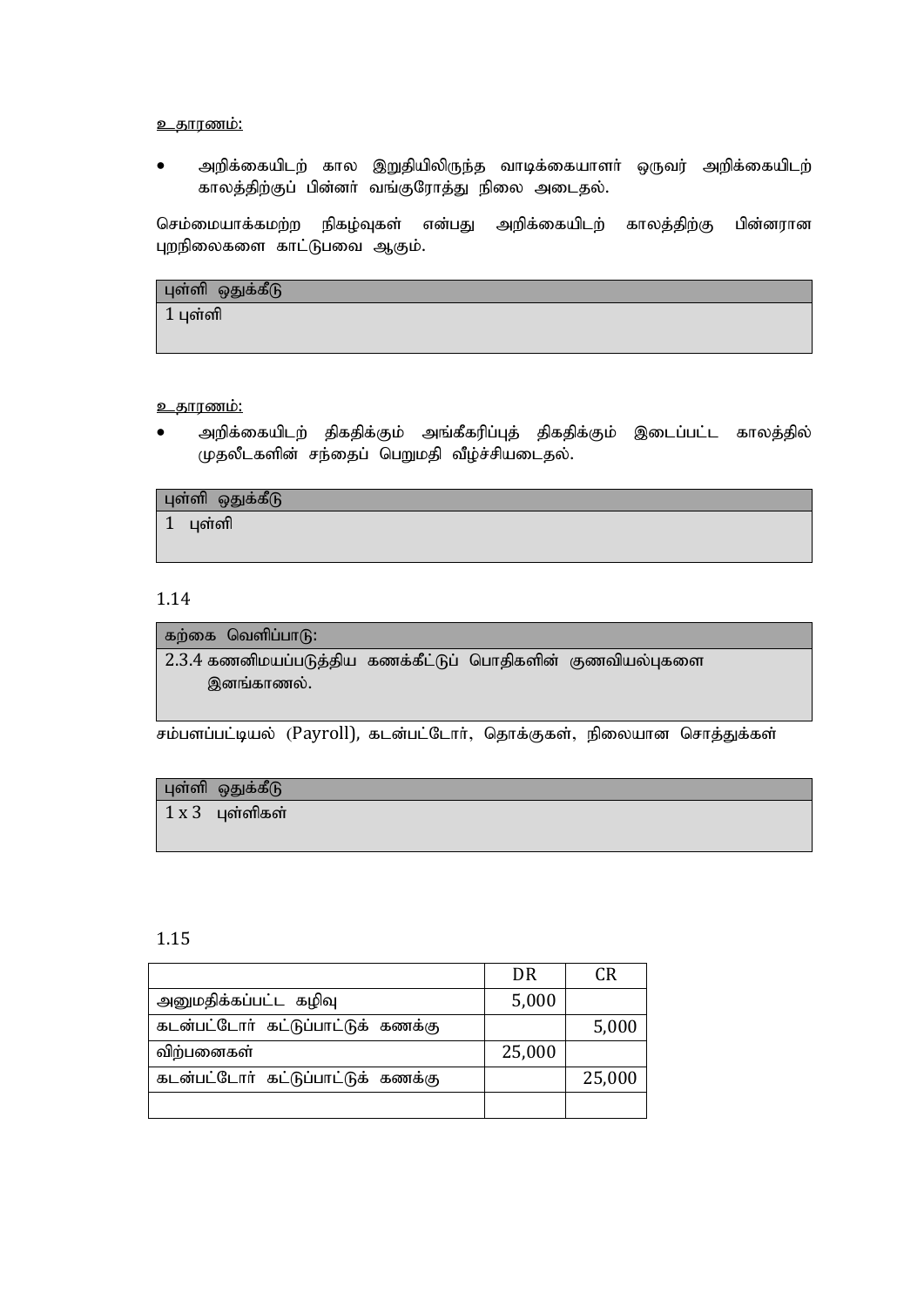கற்கை வெளிப்பா $(f)$ :

 $2.1.3$  கணக்கியலில் முதன்மைப் பதிவேடுகளை இனங்காணல்

- 2.2.2 கணக்கியலில் ''இரட்டை தொடர்பு,, மற்றும் கணக்கீட்டுச் சமன்பாடு ஆகிய இரண்டையும் தொடர்புபடுத்துதல்.
- $2.3.1$  கணக்கீட்டு செயன்முறையை இனங்காணல்

 $2.5.1$  கணக்கீட்டில் கவுறகைகள் மற்றும் வுமுக்களை இனங்காணல்

- $2.5.2$  வழுக்களை திருத்துவதற்கான நாளேட்டுப் பதிவுகளை தயாரித்தல்
- 2.6.1 கட்டுப்பாட்டுக் கணக்குகளுக்கான தேவையை கூறுதல்
- 2.6.2 கட்டுப்பாட்டுக் கணக்கு மீதியுடன் தனித்தனி கணக்குகளின் மீதிகளின் கணக்கிணக்கத்தை தயாரித்தல்.

புள்ளி ஒதுக்கீடு

 $1 x 3$  பள்ளிகள்

#### 1.16

கற்கை வெளிப்பா $f$ ): 3.2.5 கம்பனிகளின் குழுமமொன்றிற்கு ஒன்றித்த நிதிக்கூற்றுக்களை தயாரித்தலில் ஒழுங்குபடுத்தற் தேவைப்பாட்டினை கூறுதல்.

- 1. உரிமம் வேறொரு உரிமத்தின் ½ பங்கிற்கு மேல் வாக்குரிமை கொண்டிருத்தல்.
- 2. சட்டம் அல்லது உடன்படிக்கையின் கீழ் உரிமம் வேறொரு உரிமத்தின் நிதிசார் மற்றும் டிதாழிற்பாட்டு நடவடிக்கைகளை ஆளும் அதிகாரம் கொண்டிருத்தல்.
- 3. உரிமம் வேறொரு உரிம பணிப்பாளர்சபையின் பெரும்பான்மை பணிப்பாளர்களை நியமிக்கும் அல்லது நீக்கும் அதிகாரத்தை கொண்டிருத்தல்.
- $4.$   $\frac{1}{2}$  பங்கு வாக்குரிமை இல்லாவிடினும், உரிமம் பணிப்பாளர் சபைக் கூட்டங்களில் பெரும்பான்மை வாக்குரிமையை பாவிக்கும் அதிகாரத்தை கொண்டிருத்தல்.

#### புள்ளி ஒதுக்கீடு

 $1 x 3$  புள்ளிகள்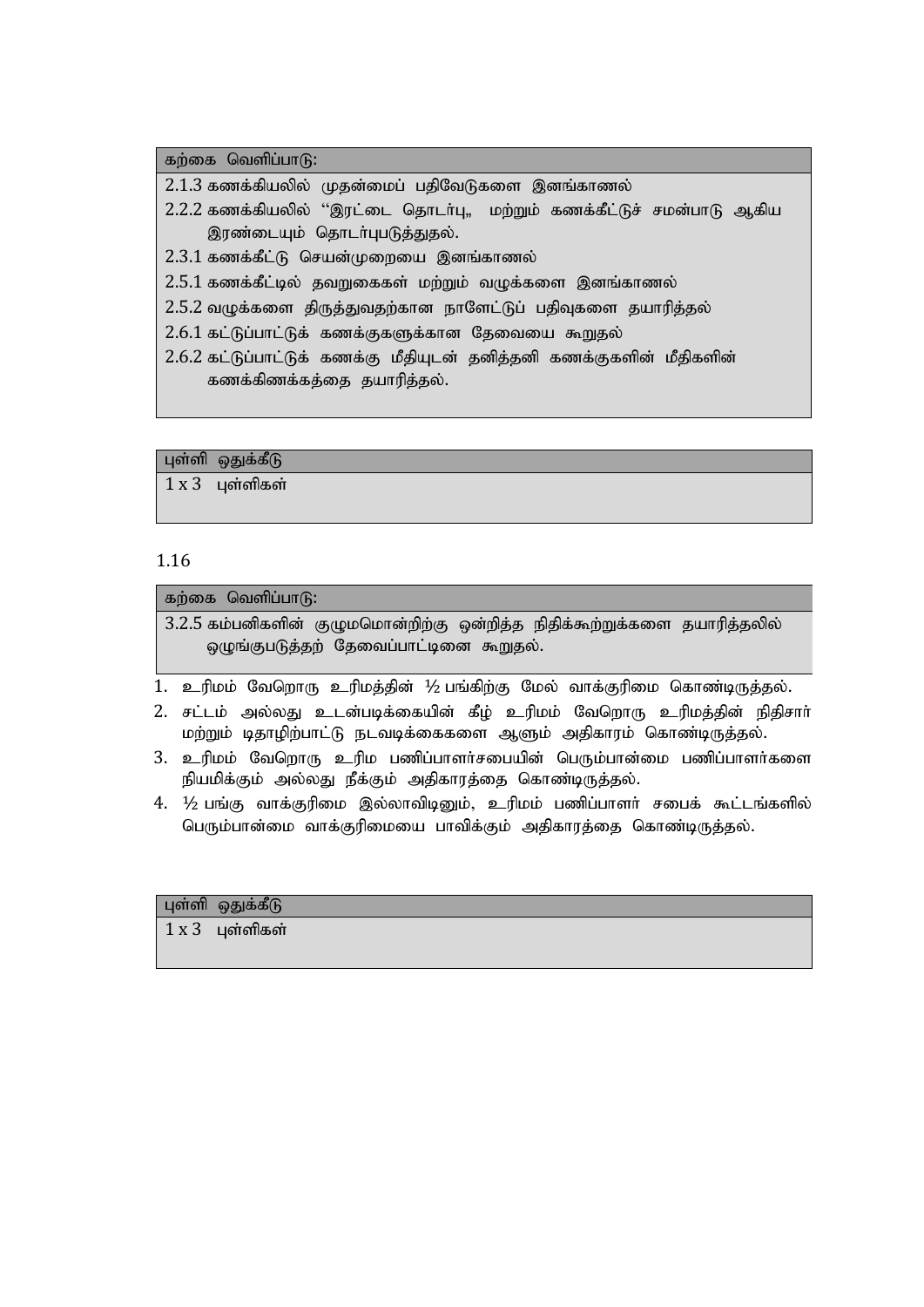| கற்கை வெளிப்பாடு:                                                   |
|---------------------------------------------------------------------|
| 4.3.1 பொருட்களின் விற்பனை மற்றும் சேவை வழங்குதலிலிருந்து வருமானத்தை |
| ஏற்பிசைவு செய்ய திருப்திசெய்யவேண்டிய தேர்வுநிபந்தனைகளை விபரித்தல்.  |
| 4.3.2 வட்டி, பங்கிலாபம் மற்றும் இறையுரிமைக் கொடுப்பனவு ஆகிய வருமான  |
| ஏற்பிசைவு செய்வது தொடா்பான கணக்கீட்டு கையாள்கையை விபரித்தல்.        |
|                                                                     |

| உருப்படி    | ஏற்பிசைவு?   | காரணம்                                       |
|-------------|--------------|----------------------------------------------|
|             | (ஆம்)/       |                                              |
|             | (இல்லை)      |                                              |
| வாடிக்கையாள | இல்லை        | பொருட்களின் சொத்துரிமையின் இடா் மற்றும்      |
| ரிடமிருந்து |              | பயன்கள் வாங்குனருக்கு மாற்றியமைக்கான         |
| பெற்ற பணம்  |              | சான்றுகள் இல்லை.                             |
| பங்கிலாபம்  | இல்லை        | 31<br>இந்த பங்கிலாபத்தை பெறும் உரிமை         |
|             |              | மார்ச் 2014 இல் இருக்கவில்லை                 |
| வட்டி       | வருட இறுதி   | $31/03/$ $2014$ இல் விளைவு வட்டி விகிதத்தில் |
|             | வரை – ஆம்    | அட்டுறுவான தொகை ரூபா 9000 மாத்திரமே.         |
|             | ஏனைய - இல்லை | எஞ்சிய தொகை அடுத்த ஆண்டில்.                  |

## புள்ளி ஒதுக்கீ $\mathfrak{G}% _{ij}^{(k)}(\theta)$

 $0.5 x 6$  புள்ளிகள்

#### 1.18

### கற்கை வெளிப்பா $\mathbf{G}$ :

 $4.5.1$  வேறுபட்ட வகையான தொக்குகளை இனங்காணல்.

 $4.5.2$  தொக்கு மதிப்பீட்டில் பயன்படும் வேறுபட்ட முறைகளை விபரித்தல்.

| தொக்கு வகை           | முன்கொணரற் தொகை (ரூபா) |
|----------------------|------------------------|
| மூலப் பொருள்         | 1,500,000              |
| புத்துருவாகும் வேலை  | 430,000                |
| முடிவடைந்த பொருட்கள் | 1,500,000              |

| புள்ளி ஒதுக்கீடு    |  |
|---------------------|--|
| $0.5 x 6$ புள்ளிகள் |  |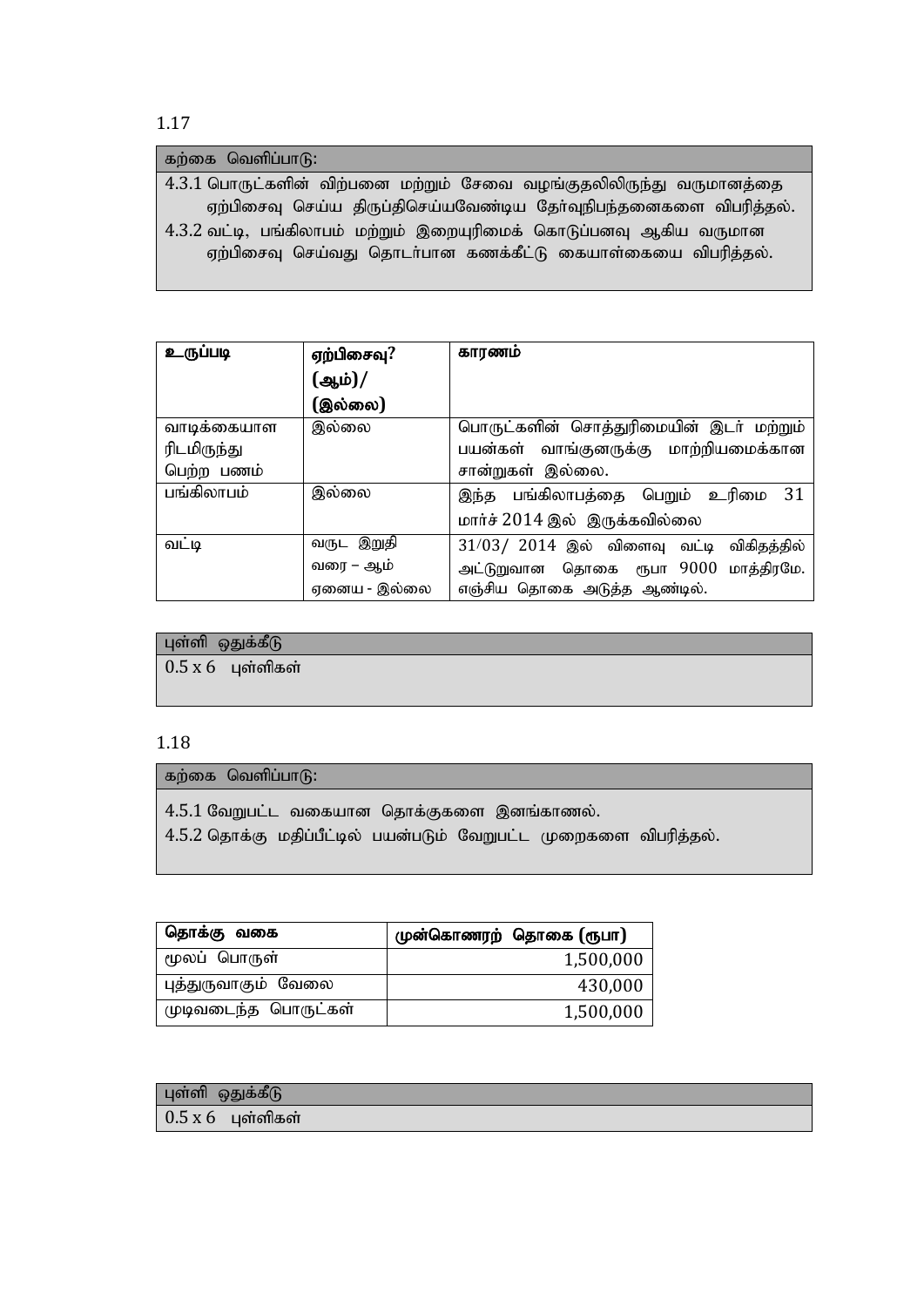|       | கற்கை வெளிப்பாடு:                                                                                             |                   |
|-------|---------------------------------------------------------------------------------------------------------------|-------------------|
| 4.8.3 | குத்தகையொன்று நிதிக் குத்தகையாக அடையாளம் காண்பதற்கு திருப்திப்படுத்த வேண்டிய<br>நிபந்தனைகளை விளங்கிக்கொள்ளல். |                   |
| (i)   | இலாபத்தை மாற்றுவதற்கு தொக்கினை அதிகரித்தல் நெறிமுறையற்ற செயல்.                                                |                   |
| (ii)  | ஊழியர் தனிப்பட்ட நாட்டங்களை பாதுகாக்கும்வகையில் நிதிக்கூற்றுக்களை<br>தயாரிப்பது நெறிமுறையற்ற செயல்.           |                   |
| (iii) | பணிப்பாளர்கள்<br>நாட்டங்களை பாதுகாக்கும்வகையில்<br>தயாரிப்பது நெறிமுறையற்ற செயல்.                             | நிதிக்கூற்றுக்களை |

1.20

கற்கை வெளிப்பா $\mathbf{G}$ :

 $4.9.1$  வரிச் செலவினை வரைவிலக்கணப்படுத்தல்.

 $4.9.2$  கணக்கீட்டு இலாபம் மற்றும் வரி இலாபம் இடையில் வேறுபாட்டை விபரித்தல்  $4.9.6$  பிற்போடப்பட்ட சரியை கணித்தல்.

| <u>வரிச் செலவ</u>                                            | Rs.       |
|--------------------------------------------------------------|-----------|
| ஆண்டிற்கான வரி / நடப்பு வரி $8,250,000$ x $28\%$<br>$\equiv$ | 2,310,000 |
| பிற்போட்ட வரி ஏற்பாடு (3,500,000-2,100,000) x 28% -265,000 = | 127,000   |
|                                                              | 2,437,000 |

| மொத்தம் 30 புள்ளிகள். | ஓவ்வொரு வினாவிற்கும் 3 புள்ளிகள் வீதம் |
|-----------------------|----------------------------------------|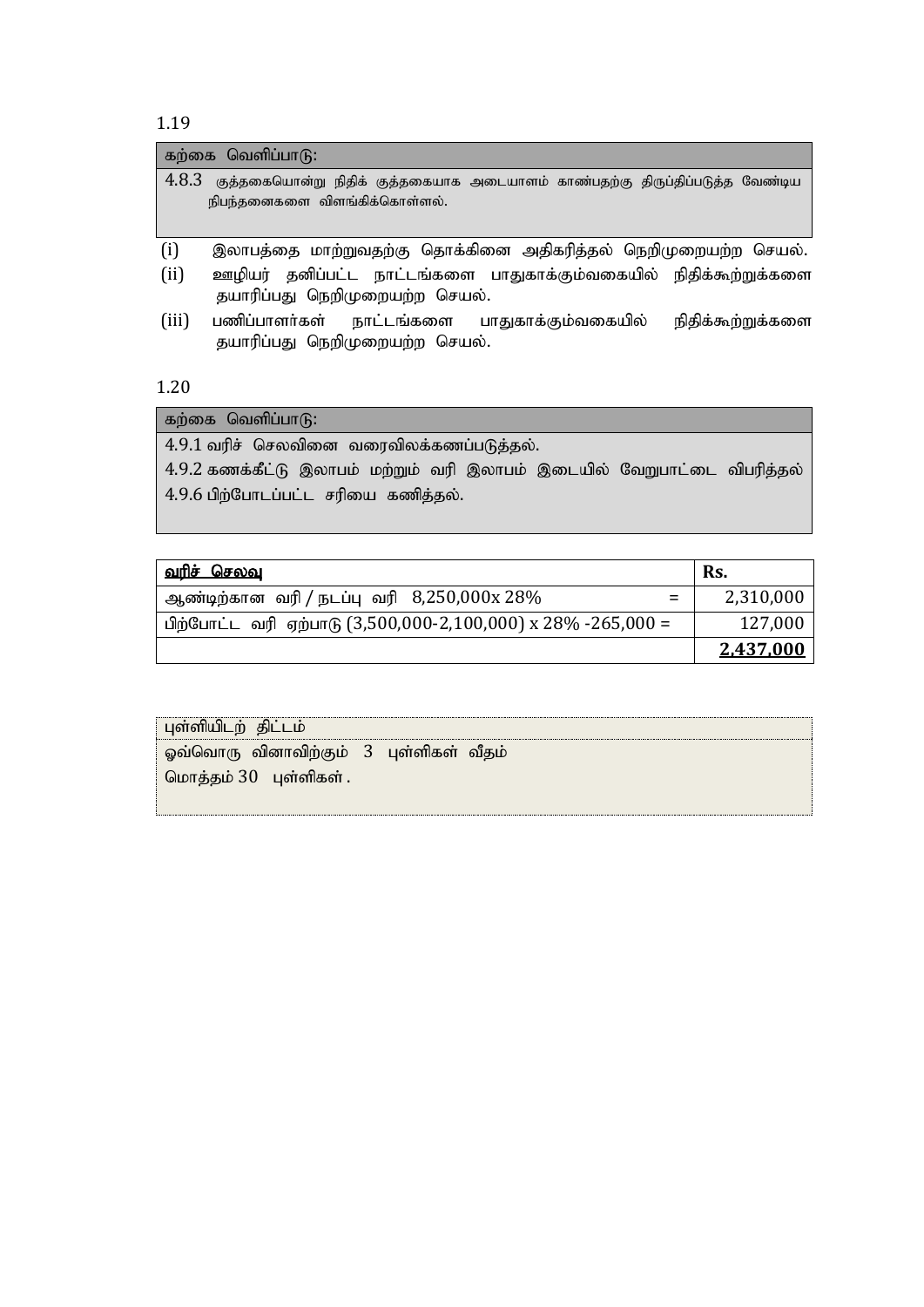## பிரிவு 2

#### வினா இல. 02

#### கற்கை வெளிப்பா $(f)$ :

- 3.3.1 பங்குடமையின் தன்மையையும், பங்குடமை பற்றிய விசேட கணக்குகளையும் விபரித்தல்.
- 3.3.2 பகிர்வுக் கணக்குகள் உட்பட பங்குடமையின் நிதிக்கூற்றுக்களை தயாரித்தல் (காலத்தின்போது உரிமையில் மாற்றம் இல்லாத எளிய பங்குடமைக்கான நிதிக்கூற்றுக்கள்).

#### **2.1.**

#### **1.**

கமால், லலித் மற்றும் மாலி பங்காளர்கள் பங்காளர் நடைமுறைக் கணக்கு

|                      | கமால்     | லலித்     | மாலி      |
|----------------------|-----------|-----------|-----------|
|                      |           |           |           |
| மீதி                 | 120,000   | 80,000    | (20,000)  |
| இலாப எதிர்ப்பதிவு    | (110,000) | (110,000) | (110,000) |
| எடுப்பனவு- பொருட்கள் | (30,000)  | -         |           |
| வட்டி<br>மூலதன       | 20,000    | 15,000    | 15,000    |
| சம்பளம்              |           |           | 100,000   |
| இலாபப் பங்கு         | 60,000    | 60,000    | 30,000    |
| செம்மையாக்கிள மீதி   | 60,000    | 45,000    | 15,000    |

| புள்ளியிடற் திட்டம் | பள்ளிகள்             |
|---------------------|----------------------|
| இலாப எதிர்ப்பதிவு   |                      |
| மூலதன வட்டி         |                      |
| சம்பளம்             |                      |
| இலாபப் பங்கு        |                      |
|                     | மொத்தம் 44 புள்ளிகள் |

#### **2.**

### கமால், லலித் மற்றும் மாலி பங்காளர்கள்  $31$  மார்ச்  $2014$  திகதியில் நிதிநிலைக் கூற்று

|                             |         | Rs.     |
|-----------------------------|---------|---------|
| ஆதனம், பொறி மற்றும் உபகரணம் |         | 455,000 |
| நடைமுறைச் சொத்துக்கள்:      |         |         |
| தொக்கு                      | 125,000 |         |
| வருமதிக் கணக்குகள்          | 80,000  |         |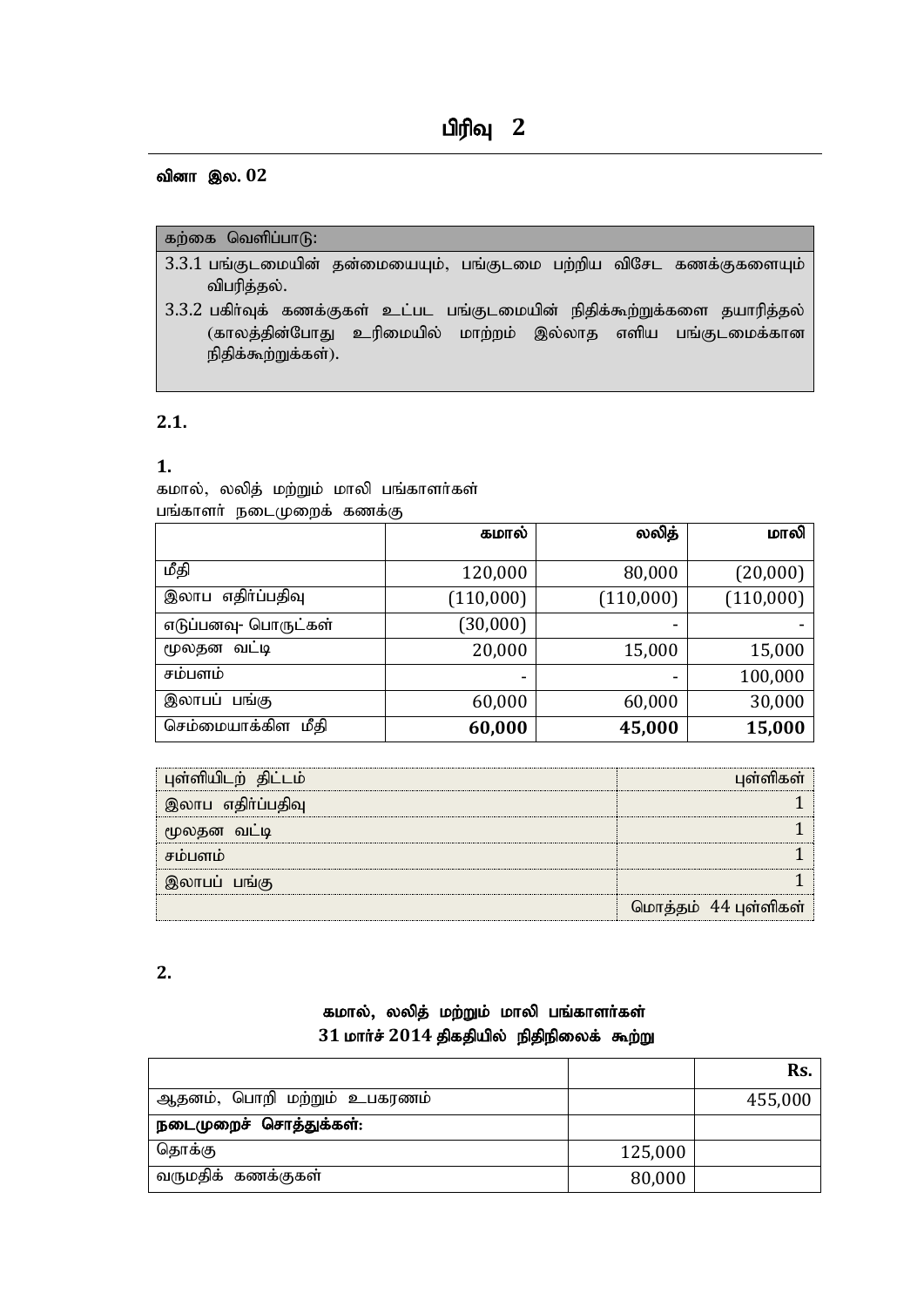| வாடகை முற்பணம்                        | 40,000 |         |
|---------------------------------------|--------|---------|
| காசு                                  | 25,000 |         |
| மொத்த நடைமுறைச் சொத்துக்கள்           |        | 270,000 |
| மொத்தச் சொத்துக்கள்                   |        | 725,000 |
| உரிமையாண்மை                           |        |         |
| பங்காளர் மூலதனக் கணக்குகள்:           |        |         |
| கமால்                                 | 80,000 |         |
| லலித்                                 | 60,000 |         |
| மாலி                                  | 60,000 | 200,000 |
| பங்காளர் நடைமுறைக் கணக்குகள்:         |        |         |
| கமால்                                 | 60,000 |         |
| லலித்                                 | 45,000 |         |
| மாலி                                  | 15,000 | 120,000 |
|                                       |        | 320,000 |
| நடைமுறையல்லாப் பரிப்புக்கள்           |        |         |
| கடன்                                  |        | 300,000 |
|                                       |        |         |
| நடைமுறைப் பரிப்புக்கள்                |        |         |
| சென்மதிக் கணக்குகள்                   |        | 12,000  |
| அட்டுறுக்கள்                          |        | 93,000  |
| மொத்த உரிமையாண்மையும் பரிப்புக்க'ளும் |        | 725,000 |

| புள்ளியிடற் திட்டம்         | பள்ளிகள்            |
|-----------------------------|---------------------|
| ஆதனம், பொறி மற்றும் உபகரணம் |                     |
| தொக்குகள்                   |                     |
| வருமதிக் கணக்குகள்          |                     |
| வாடகை முற்பணம்              |                     |
| காசு                        |                     |
| கடன்                        |                     |
| அட்டுறுக்கள்                |                     |
|                             | மொத்தம் 4 புள்ளிகள் |

### <u>செயன்முறை</u>

| இலாபத் திருத்தம்        |      | ரூபா'000 |
|-------------------------|------|----------|
| ஆண்டிற்கான இலாபம்       |      | 330      |
| கணக்கிடப்படாத எடுப்பனவு | 30   |          |
| நிதிக் கிரயம்           | (30) |          |
| பயனளிப்புக் கட்டணங்கள்  | (55) |          |
| தேய்மானம்               | (15) |          |
| கட்டட வாடகை முற்பணம்    | 40   | (30)     |
| திருத்திய நிகர இலாபம்   |      | 300      |
| பங்காளர் சம்பளம்        |      | (100)    |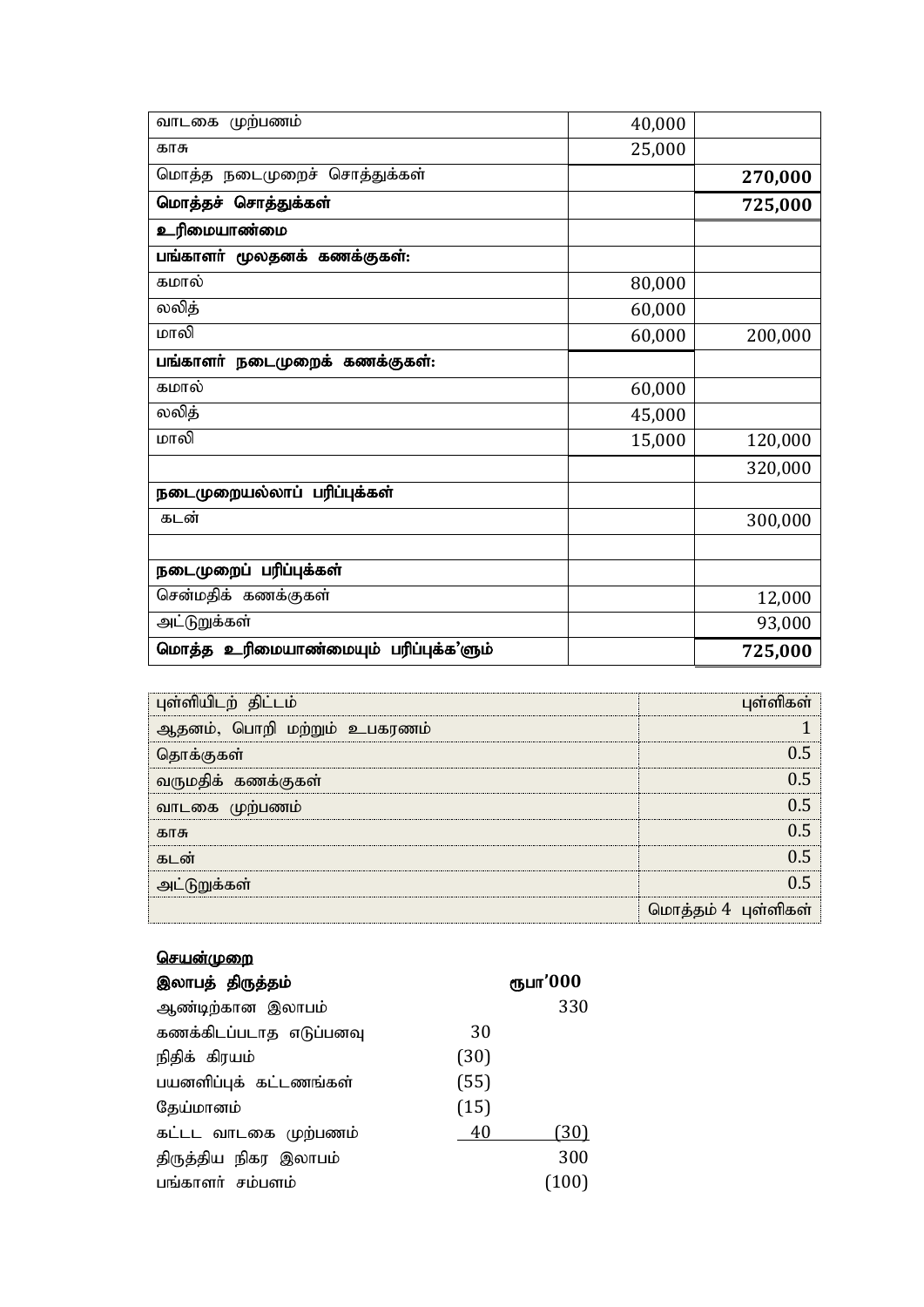| மூலதன வட்டி         |    |       |
|---------------------|----|-------|
| பகிரத்தகு இலாபம்    |    | 150   |
| <u>இலாபப் பங்கு</u> |    |       |
| கமால்               | 60 |       |
| லலித்               | 60 |       |
| மாலி                | 30 | (150) |
|                     |    |       |

ஓப்பிடற்தகவை வசதிப்படுத்துவதற்கு நிதிக்கூற்றுக்களின் தயாரிப்பில் கடைப்பிடிக்கும் (முறைகள்;

- I. பொதுவாக ஏற்றுக்கொள்ளப்பட்ட கணக்கியற் தத்துவங்கள் மற்றும் இலங்கை கணக்கீட்டு நியமங்களுக்கு அமைவாக நிதிக்கூற்றுக்களை தயாரித்<u>து</u> முன்னிலைப்படுத்தல்.
- II. குறிப்பிட்ட தொழிற்துறைக்கு பொரத்தமான நியமங்களுக்கு அமைய நிதிக் கூற்றுக்களை தயாரித்து முன்னிலைப்படுத்தல்.
- III. நிதிக்கூற்றுக்களின் தயாரிப்பில் பயன்படுத்திய கணக்கீட்டுக் கொள்கைகளை பயன்பாட்டாளருக்கு தெரிவித்தல்.
- IV. கணக்கீட்டுக் கொள்கைகளை மாற்றமின்றி தொடர்ச்சியாக கடைப்பிடிப்பதுடன் அவற்றில் மாற்றங்கள் ஏற்படும்போது, நிதிக்கூற்றுக்களில் வெளிக்காட்டல்.
- V. நிதிக் கூற்றுக்களின் ஒவ்வொருவரிசை உருப்படிக்கும் ஒப்பீட்டுத் தகவலை தருதல்.
- VI. நிதிக் கூற்றுக்களில் அல்லது ஆண்டு அறிக்கையில் வேறெங்காவது கடந்த சில ஆண்டுகளின் (5 அல்லது  $10$  ஆண்டுகள்) தகவல்களை வெளிக்காட்டல்.

| புள்ளியிடற் திட்டம்                              |  |
|--------------------------------------------------|--|
| விடயம் ஒன்றிற்கு 1  புள்ளி வீதம்                 |  |
| ஏதாவது இரண்டு விடயங்களுக்கு மொத்தம் 2 புள்ளிகள். |  |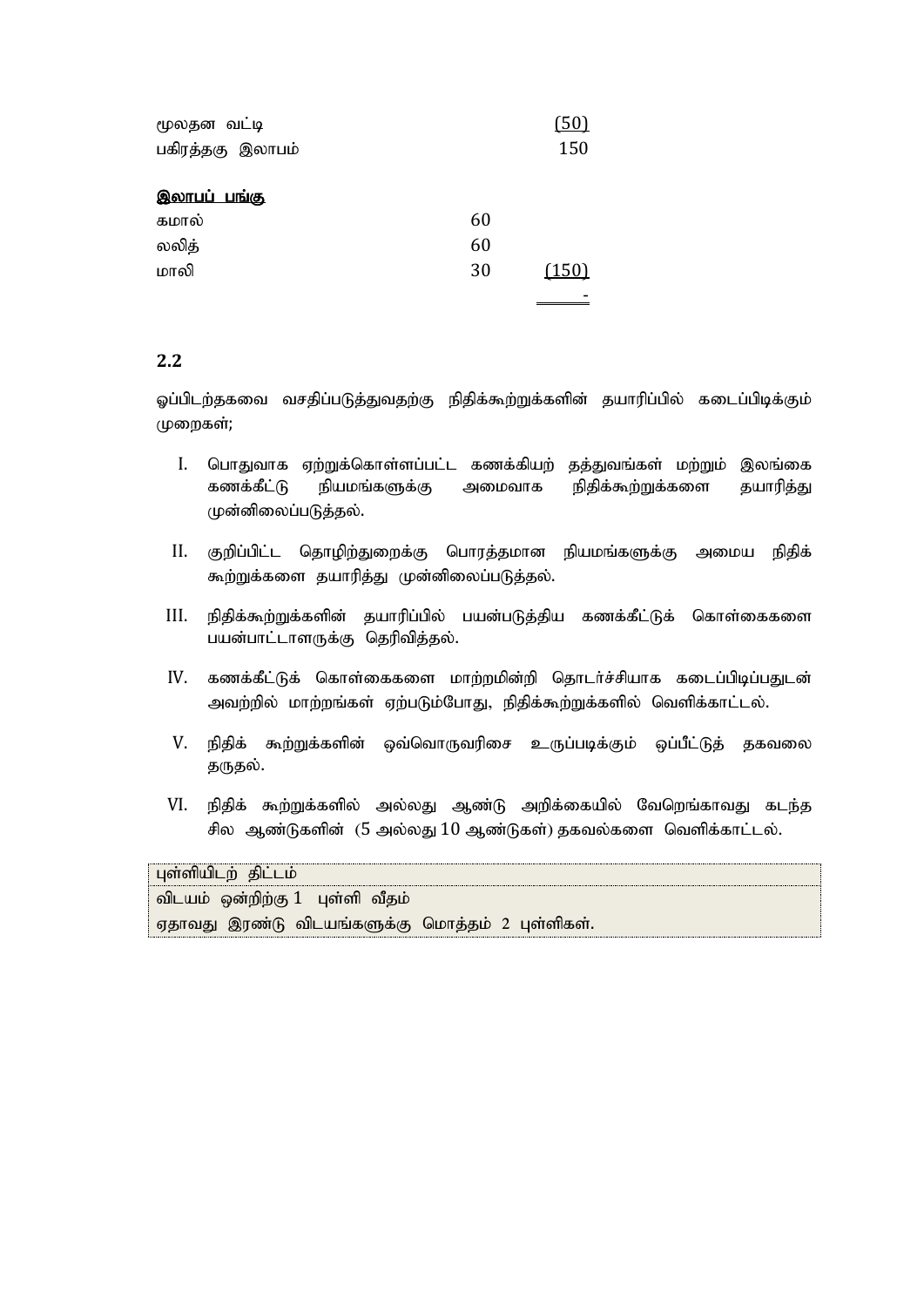### வினா இல. 03

கற்கை வெளிப்பா $\delta$ :

 $3.1.1$  தனியுரிமையாளா் வியாபாரமொன்றின் நிதிக்கூற்றுக்களை தயாரித்தல்.

### **1.**

### "PQR Manufacturers"

 $31$ மார்ச் 2013 திகதி முடிவடைந்த ஆண்டிற்கான உற்பத்திக் கணக்கு

|                                     | ரூபா '000 | ரூபா '000 |
|-------------------------------------|-----------|-----------|
| 1.4.2012 இல் மூலப்பொருட் தொக்கு     |           | 500       |
| கொள்வனவுகள்                         | 2,100     |           |
| வெளித் திரும்பல்                    | (60)      |           |
| பாதிப்படடைந்த தொக்கு                | (40)      |           |
| மூலப்பொருள் - இறுதித் தொக்கு        | (200)     | 1,800     |
| உற்பத்தியில் நுகரப்பட்ட மூலப்பொருள் |           | 2,300     |
| நேர் கூலிக் கிரயம்                  |           | 590       |
| இறையுரிமைக் கொடுப்பனவு (Royalty)    |           | 110       |
| முதன்மைக் கிரயம் (Prime Cost)       |           | 3,000     |
| உற்பத்தி மேந்தலை                    |           |           |
| தேய்மானம் - எந்திரம்                | 260       |           |
| தேய்மானம் - கட்டடம்                 | 60        |           |
| காப்புறுதி                          | 42        |           |
| மின்கட்டணம்                         | 117       |           |
| நீர்க் கட்டணம்                      | 72        |           |
| தொலைபேசிக் கட்டணம்                  | 15        |           |
| சம்பளம்                             | 1,000     |           |
| <b>EPF</b>                          | 150       |           |
| உற்பத்தி உதிரிப் பாகங்கள்           | 244       | 1,960     |
| 1.4.2012 இல் புத்துருவாகும் வேலை    |           | 200       |
| 31.3.2103 இல் புத்துருவாகும் வேலை   |           | (160)     |
|                                     |           | 5,000     |
| $10\,\%$ இலாப எல்லை                 |           | 500       |
| மொத்த உற்பத்திக் கிரயம்             |           | 5,500     |

| புள்ளியிடற் திட்டம்  | பள்ளிகள் |
|----------------------|----------|
| பாதிப்படைந்த தொக்கு  |          |
| இறுதி மூலப்பொருட்கள் |          |
| நேர்கூலிக் கிரயம்    |          |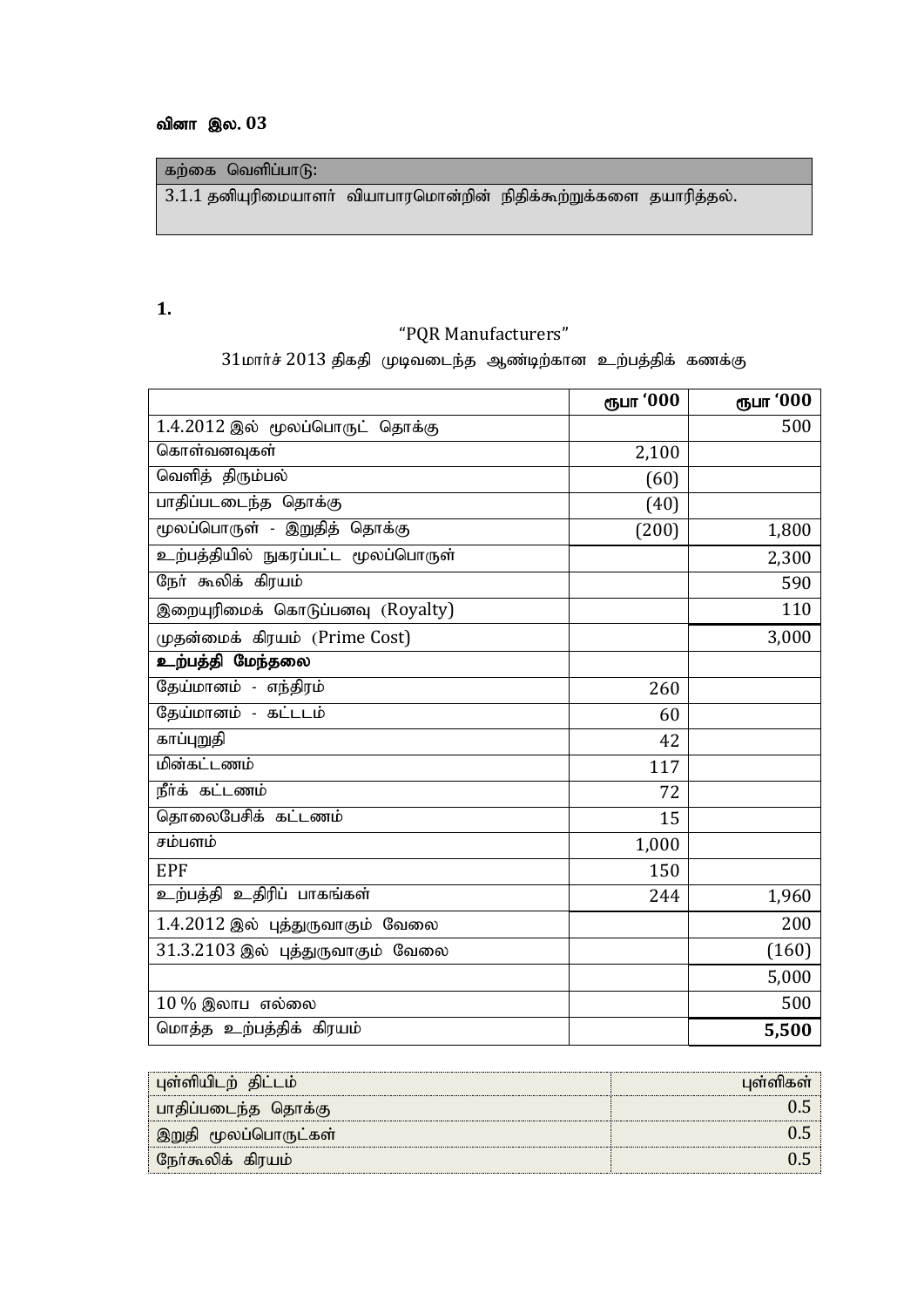| தேய்மானம் - எந்திரம் |                     |
|----------------------|---------------------|
| தேய்மானம் கட்டடம்    |                     |
| காப்புறுதி           |                     |
| மின் கட்டணம்         |                     |
| EPF                  |                     |
| $10\%$ இலாப எல்லை    |                     |
|                      | மொத்தம் 5 புள்ளிகள் |

"PQR Manufacturers" மொத்த இலாபக் கணிப்பீடு

|                              | '000<br>ரூபா | ரூபா '000 |
|------------------------------|--------------|-----------|
| விற்பனை                      |              | 7,950     |
| உட்திரும்பல்                 |              | (20)      |
| $1/4/2012$ இல் தொக்கு        | 330          |           |
| உற்பத்திக் கிரயம்            | 5,500        |           |
| $31/3/2013$ இல் தொக்கு       | (440)        | 5,390     |
|                              |              | 2,540     |
| தேறாத இலாப ஏற்பாடு $(40-30)$ |              | (10)      |
| மொத்த இலாபம்                 |              | 2,530     |

| புள்ளியிடற் திட்டம்          | புள்ளிகள்           |
|------------------------------|---------------------|
| 1.4.2012 திகதியில் தொக்கு    |                     |
| உற்பத்திக் கிரயம்            |                     |
| தேறாத இலாப ஏற்பாடு $(40-30)$ |                     |
|                              | மொத்தம் 3 புள்ளிகள் |

### **3.**

குத்தகை உடன்படிக்கையின் சட்ட வடிவத்தின்படி, குத்தகைக்குப் பெறுனர் குத்தகைச் சொத்தின் சட்ட உரிமையை பெறாதபோதிலும், நிதிக் குத்தகையை பொறுத்தமட்டில், அடக்கமும் நிதிசாா் யதாா்த்தமும் குத்தகைக்குப் பெறுனா் குத்தகைச் சொத்தினை பயன்படுத்தும் பொருளியற் பயனை கொள்வனவு செய்கின்றார் என்பதாகும். அதற்கு பதிலீடாக எதிர்காலத்தில் குத்தகைக்கு தருனருக்கு ஒரு தொகையை செலுத்தும் கடப்பாட்டினை ஏற்கின்றார். எனவே, குத்தகைச் சொத்தின்மீது குத்தகைக்கு பெறுனர் எந்தவொரு சட்ட உரிமையையும் கொண்டிராத போதிலும், அவரின் ஏடுகளில் அது ஒரு சொத்தாக ஏற்பிசைவு செய்யப்படல் வேண்டும்.

| புள்ளியிட<br>m          | கிப |
|-------------------------|-----|
| ் மொத்தம் 2   புள்ளிகள் |     |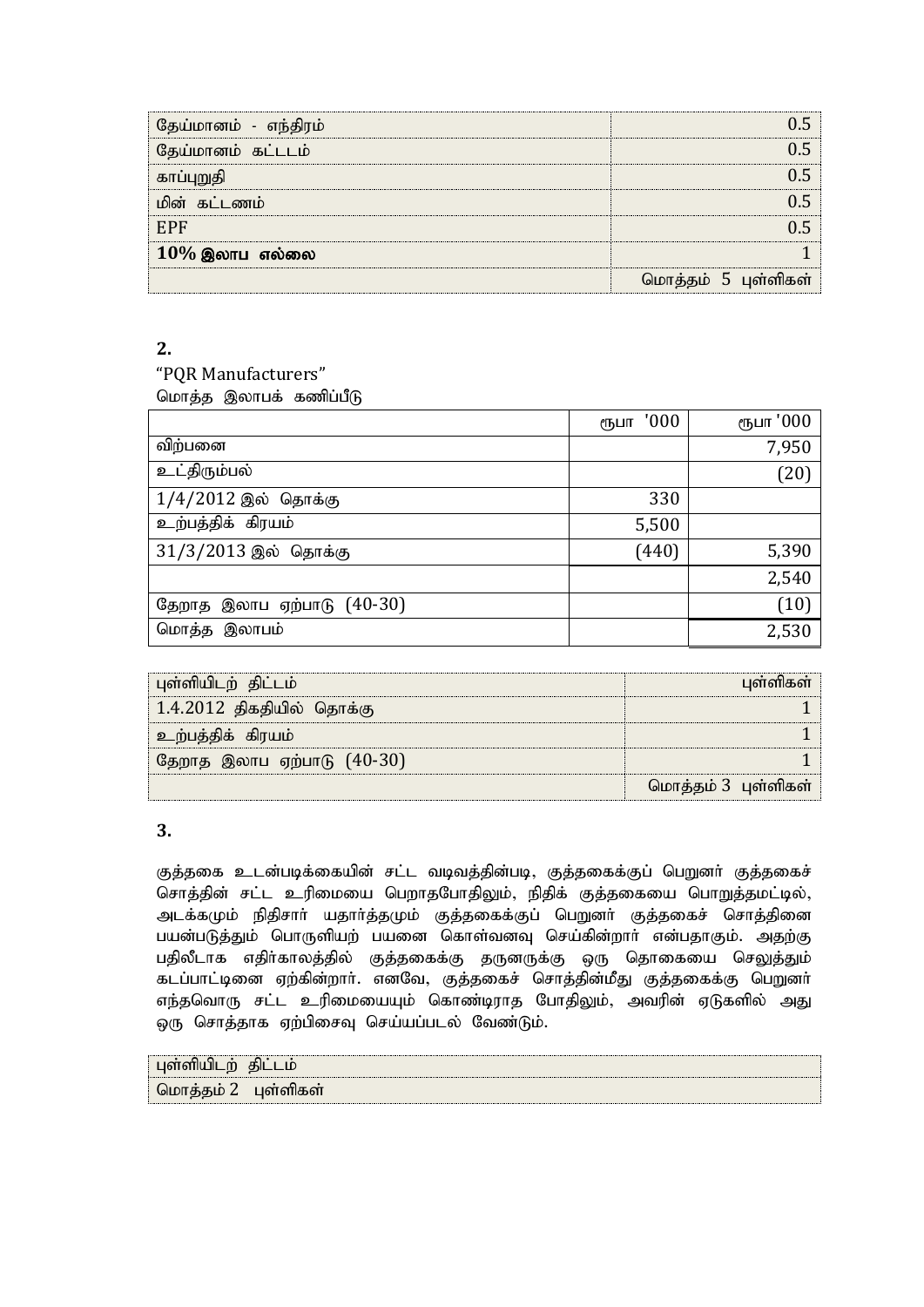### வினா இல. 04

| கற்கை வெளிப்பாடு:                                                          |
|----------------------------------------------------------------------------|
| 2.5.1 கணக்கீட்டில் தவறுகைகள் மற்றும் வழுக்களை இனங்காணல்.                   |
| 2.5.2 வழுக்களை திருத்துவதற்கான நாளேட்டுப் பதிவுகளை தயாரித்தல்.             |
| 2.5.3 கணக்குப் பதிவேடுகளிலும் நிதிக் கூற்றுக்களிலும் உள் தவறுகைகள் மற்றும் |
| வழுக்களை தொங்கற் கணக்கினை பயன்படுத்தி தீா்த்தல்.                           |
| 3.4.2 இலாப நோக்கற்ற உரிமங்களின் நிதிக்கூற்றுக்களை தயாரித்தல்.              |
| 2.1.2 கணக்கீட்டில் மூல ஆவணங்களின் தேவையினை விபரித்தல்                      |
| 2.3.3 "இரட்டை பதிவு முறைமை" வரைவிலக்கணப்படுத்தி, கணக்கியலில்<br>அதன்       |
| வகிபாத்திரத்தை விபரித்தல்.                                                 |

#### **4.1**

1. தொங்கற் கணக்கு (ரூபா)

|                       | வரவு.   | செலவு.  |
|-----------------------|---------|---------|
| வித்தியாசம்           |         | 380,000 |
| கடன்பட்டோர்           |         | 50,000  |
| கடன்பட்டோர்           | 150,000 |         |
| கடன் கொடுத்தோர்       | 150,000 |         |
| அனுமதிக்கப்பட்ட கழிவு | 20,000  |         |
| கழிவு<br>பெற்ற        | 20,000  |         |
| கடன் கொடுத்தோர்       | 90,000  |         |
|                       | 430,000 | 430,000 |

| புள்ளியிடற் திட்டம்   | புள்ளிகள்           |
|-----------------------|---------------------|
| வித்தியாசம்           |                     |
| கடன்பட்டோர்           |                     |
| கடன்பட்டோர்           |                     |
| கடன் கொடுத்தோர்       |                     |
| அனுமதிக்கப்பட்ட கழிவு |                     |
| பெற்ற கழிவு           |                     |
| கடன் கொடுத்தோர்       |                     |
| மீகி                  |                     |
|                       | மொத்தம் 4 புள்ளிகள் |

### $2.$  சரியான இலாபக் கணிப்பீடு (ரூபா)

| ுவரைபு இலாபம்                           |          | 400,000 |
|-----------------------------------------|----------|---------|
| தவறிய செலவுப் பதிவுக் குறிப்பு          | (16,500) |         |
| பெற்ற கழிவு                             | 20,000   |         |
| மிகையாக கூறப்பட்ட அனுமதிக்கப்பட்ட கழிவு | 20,000   |         |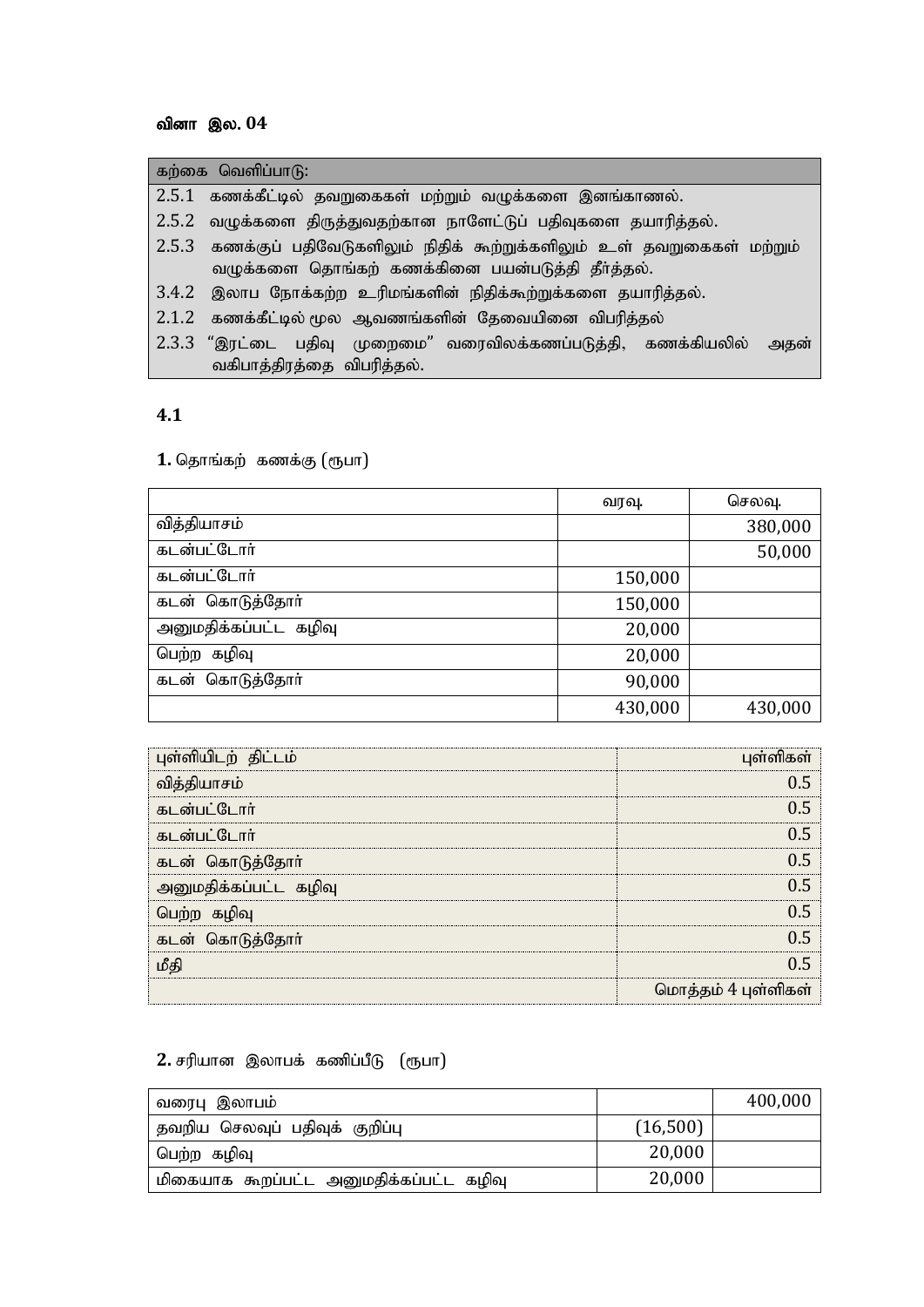| தவறிய அறவிடமுடியாக் கடன் | (25,000) | (1,500) |
|--------------------------|----------|---------|
| திருத்திய இலாபம்         |          | 398,500 |

| புள்ளியிடற் திட்டம்               | பள்ளிகள்            |
|-----------------------------------|---------------------|
| செலவுப் பதிவுக் குறிப்பின் தவறுகை |                     |
| பெற்ற கழிவு                       |                     |
| அனுமதித்த கழிவின் மிகைக் கூற்று   |                     |
| அறவிடமுடியாக் கடன்களின் தவறுகை    |                     |
|                                   | மொத்தம் 2 புள்ளிகள் |

4.2 சந்தாக் கணக்கு (ரூபா)

|                                  | வரவு    | செலவு   |
|----------------------------------|---------|---------|
| காசு                             |         | 520,000 |
| 1.4.2012 இல் நிலுவையாக இருந்தது  | 105,000 |         |
| 1.4.2012 இல் முற்கொடுப்பனவு      |         | 40,000  |
| 31.3.2013 இல் நிலுவையாக இருந்தது |         | 161,500 |
| 31.3.2013 இல் முற்கொடுப்பனவு     | 20,000  |         |
| நிலுவைகளின் பதிவழிப்பு           |         | 1,000   |
| கீம்<br>கொண்டுசென்ற மீதி         | 597,500 |         |
|                                  | 722,500 | 722,500 |

| புள்ளியிடற் திட்டம்               | பள்ளிகள்            |
|-----------------------------------|---------------------|
| காசு                              |                     |
| $1.4.2012$ திகதி நிலுவைகள்        |                     |
| 1.4.2012 திகதி முற்கொடுப்பனவுகள்  |                     |
| 31.3.2013 திகதி நிலுவைகள்         |                     |
| 31.3.2013 திகதி முற்கொடுப்பனவுகள் |                     |
| நிலுவைகளின் பதிவழிப்பு            |                     |
| மீதி கீ.கொ.செ                     |                     |
|                                   | மொத்தம் 4 புள்ளிகள் |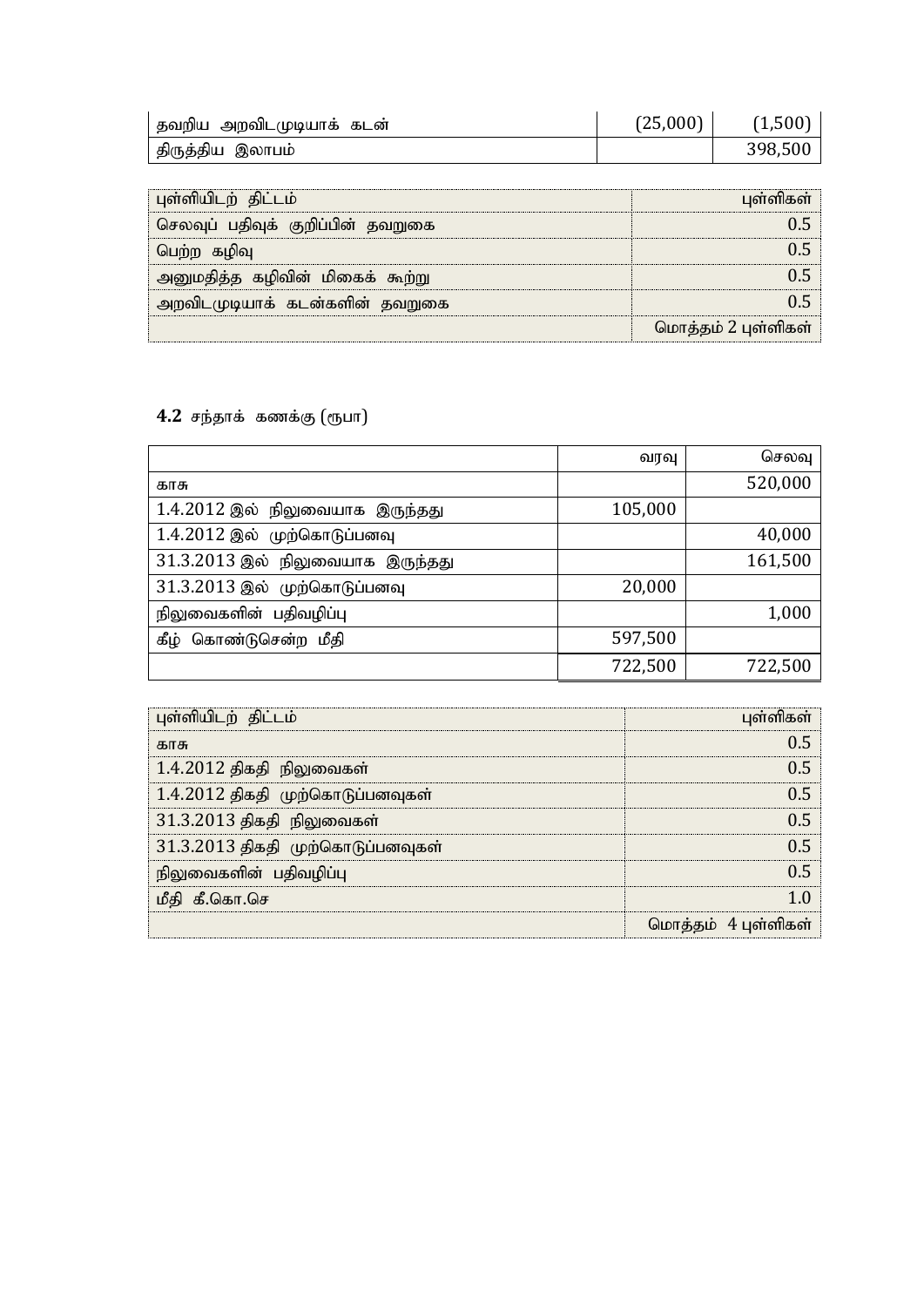## வினா இல. 05

| கற்கை வெளிப்பாடு:                                                                                                      |
|------------------------------------------------------------------------------------------------------------------------|
| 3.5.1 நிறைவில் பதிவேடுகளை ஏற்றுக்கொள்ளக்கூடிய வேறுபட்ட சந்தா்ப்பங்களை                                                  |
| இனங்காணல்.                                                                                                             |
| 3.5.2 நிறைவில் பதிவேடுகளிலிருந்து நிதிக்கூற்றுக்களை தயாரித்தல்.                                                        |
| 2.6.1 கட்டுப்பாட்டுக் கணக்குகளுக்கான தேவையை கூறுதல்.                                                                   |
| 2.6.2 கட்டுப்பாட்டுக் கணக்கு மீதியுடன் தனித்தனியான கணக்குகளின் மொத்தத்தை<br>கணக்கிணக்கம் செய்யும் கூற்றினை தயாரித்தல். |
| 2.7.1 வங்கிக் கணக்கிணக்கக் கூற்று தயாரிப்பதன் நோக்கம் மற்றும் தேவையை                                                   |
| கூறுதல்.                                                                                                               |
|                                                                                                                        |

**1.** 

# SQ Brothers

### $31$ மார்ச் $2013$  இல் முடிவடைந்த ஆண்டிற்கான வருமானக் கூற்று

|                   | ரூபா '000 | ரூபா '000 |
|-------------------|-----------|-----------|
| விற்பனை           |           | 1,300     |
| விற்பனைக் கிரயம்  |           | 780       |
| மொத்த இலாபம்      |           | 520       |
| பெற்ற கழிவு       |           | 5         |
| அனுமதித்த கழிவு   | 14        |           |
| உபகரண தேய்மானம்   | 60        |           |
| வங்கிக் கட்டணம்   | 7         |           |
| ஏனைய செலவுகள்     | 314       | 395       |
| ஆண்டிற்கான இலாபம் |           | 130       |

| புள்ளியிடற் திட்டம் | பள்ளிகள்            |
|---------------------|---------------------|
| விற்பனை             |                     |
| விற்பனைக் கிரயம்    |                     |
| மொத்த இலாபம்        | () 5                |
| பெற்ற கழிவு         | 0 5                 |
| அனுமதித்த கழிவு     | () 5                |
| உபகரண தேய்மானம்     | 0 5                 |
| வங்கிக் கட்டணம்     | በ 5                 |
| ஏனைய செலவுகள்       | በ 5                 |
| ஆண்டிற்கான இலாபம்   | በ 5                 |
|                     | மொத்தம் 5 புள்ளிகள் |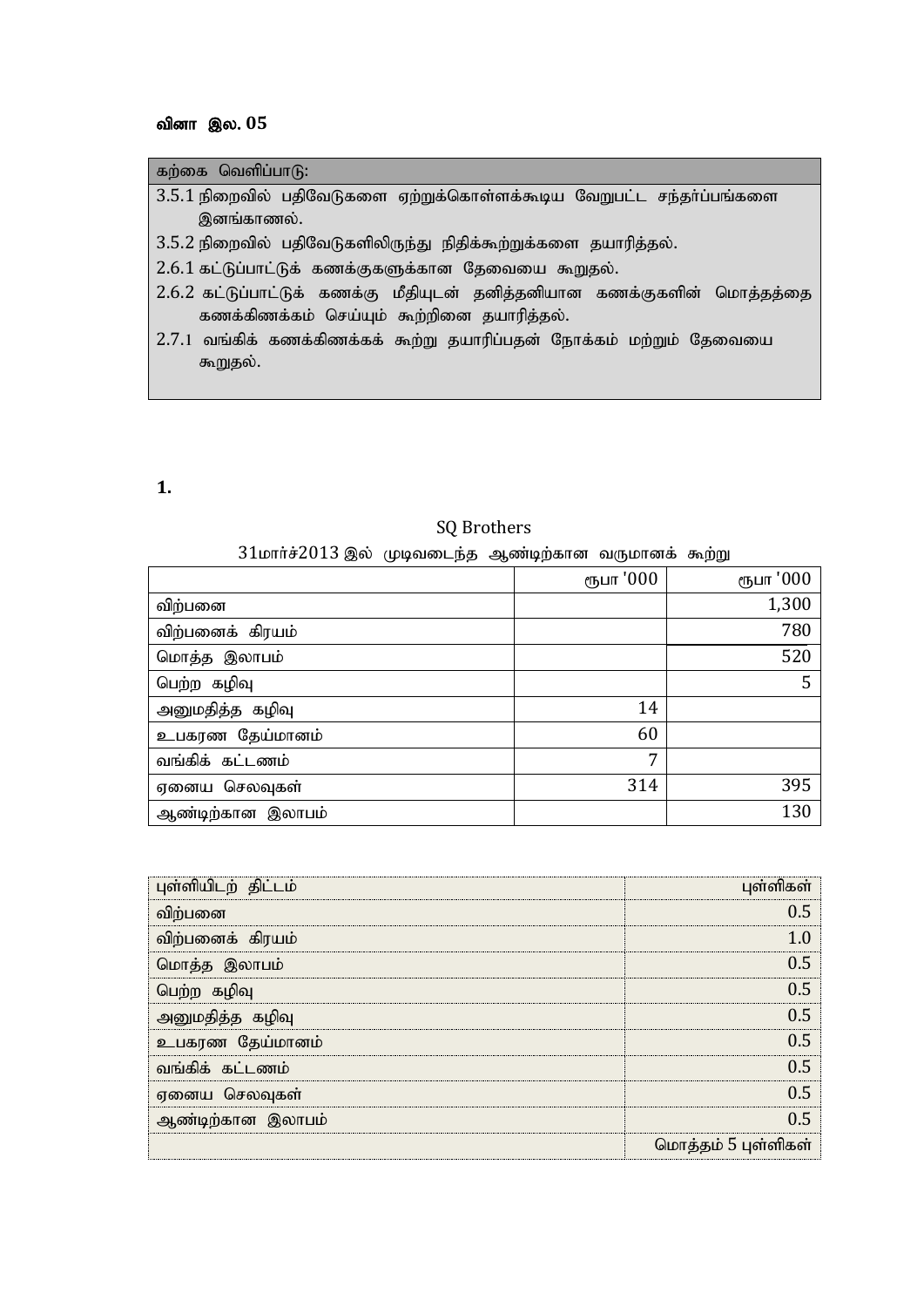SQ Brothers  $31$ மார்ச்  $2013$  திகதியில் நிதிநிலைக் கூற்று

|                                      | ரூபா '000 |
|--------------------------------------|-----------|
| உபகரணம்                              | 305       |
|                                      |           |
| தொக்கு                               | 100       |
| கடன்பட்டோர்                          | 151       |
| காசுக் கையிருப்பு                    | 37        |
| வங்கி மீதி                           | 15        |
| மொத்தச் சொத்துக்கள்                  | 608       |
| உரிமையாண்மை                          |           |
| மூலதனம்                              | 400       |
| கைக்கொள் இலாபம் மு.கொ.வந்தது         | 65        |
| ஆண்டிற்கான இலாபம்                    | 187       |
| எடுப்பனவுகள்                         | (70)      |
|                                      | 525       |
| கொடுத்தோா்<br>கடன்                   | 50        |
| அட்டுறு செலவுகள்                     | 38        |
| மொத்த உரிமையாண்மையும் பரிப்புக்களும் | 608       |

## செய்முறைகள்

 $\bullet$  01/04/2012 திகதியில் நிலைமைக் கூற்று

| ஆரம்ப மூலதனம்   | 400 | உபகரணம்           | 240 |
|-----------------|-----|-------------------|-----|
|                 |     | காசுக் கையிருப்பு | 20  |
|                 |     | வங்கி மீதி        | 50  |
|                 |     | கடன்பட்டோர்       | 110 |
| கைக்கொள் இலாபம் | 65  | தொக்குகள்         | 45  |
|                 | 465 |                   | 465 |

• காசே $\theta$ 

| ஆரம்ப மீதி           | 20  | உபகரணம்         | 125 |
|----------------------|-----|-----------------|-----|
| வங்கி                | 50  | கொள்வனவுகள்     | 500 |
| காசு விற்பனை         | 500 |                 |     |
| கடன்பட்டோரிடமிருந்து | 745 | கடன்கொடுத்தோர்  | 285 |
|                      |     | எடுப்பனவுகள்    | 70  |
|                      |     | வங்கிக் கட்டணம் | 7   |
|                      |     | செலவுகள்        | 276 |
|                      |     | மீதி<br>இறுதி   | 15  |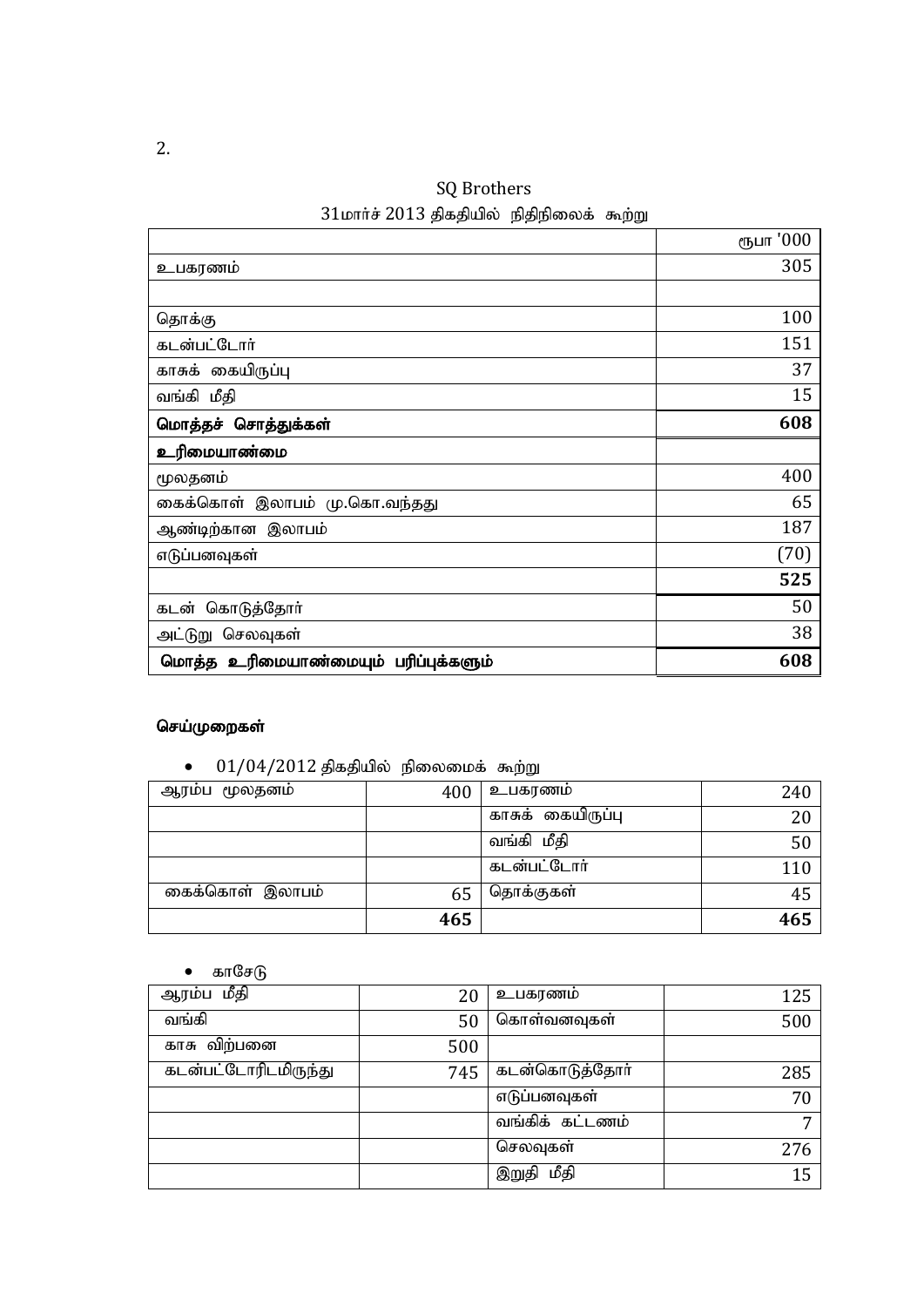|                    | வஙக் | $\sim$<br>ັ  |
|--------------------|------|--------------|
| 121E<br>ъ,<br>TATA |      | 404F<br>TATA |

• கடன்பட்டோர்

| ஆரம்ப மீதி | 110 | கொள்வனவுகள    | 745 |
|------------|-----|---------------|-----|
| காசு       | 800 | கழிவு         | 14  |
|            |     | மீதி<br>இறுதி | 151 |
|            | 910 |               | 910 |

### • கடன் கொடுத்தோா்

| காசு          | 285 | ஆரம்ப மீதி  |     |
|---------------|-----|-------------|-----|
| கழிவு         | . . |             |     |
|               |     | கொள்வனவுகள் | 345 |
| மீதி<br>இறுதி | 55  |             |     |
|               | 345 |             | 345 |

### $\bullet$  கொள்வனவுக் கணிப்பீடு

| விற்பனைக் கிரயம்    | 780                 |
|---------------------|---------------------|
| இறுதித் தொக்கு      | 100                 |
|                     | 880                 |
|                     |                     |
| ஆரம்பத் தொக்கு      | 45                  |
|                     | 845                 |
| புள்ளியிடற் திட்டம் | புள்ளிகள்           |
| உபகரணம்             | 0.5                 |
| தொக்கு              | 0.5                 |
| கடன்பட்டோர்         | 0.5                 |
| காசுக் கையிருப்பு   | 0.5                 |
| வங்கி மீதி          | 0.5                 |
| மூலதனம்             | 0.5                 |
| கைக்கொள் இலாபம்     | 0.5                 |
| எடுப்பனவுகள்        | 0.5                 |
| மொத்த உரிமையாண்மை   | 0.5                 |
| கடன் கொடுத்தோர்     | 0.5                 |
|                     | மொத்தம் 5 புள்ளிகள் |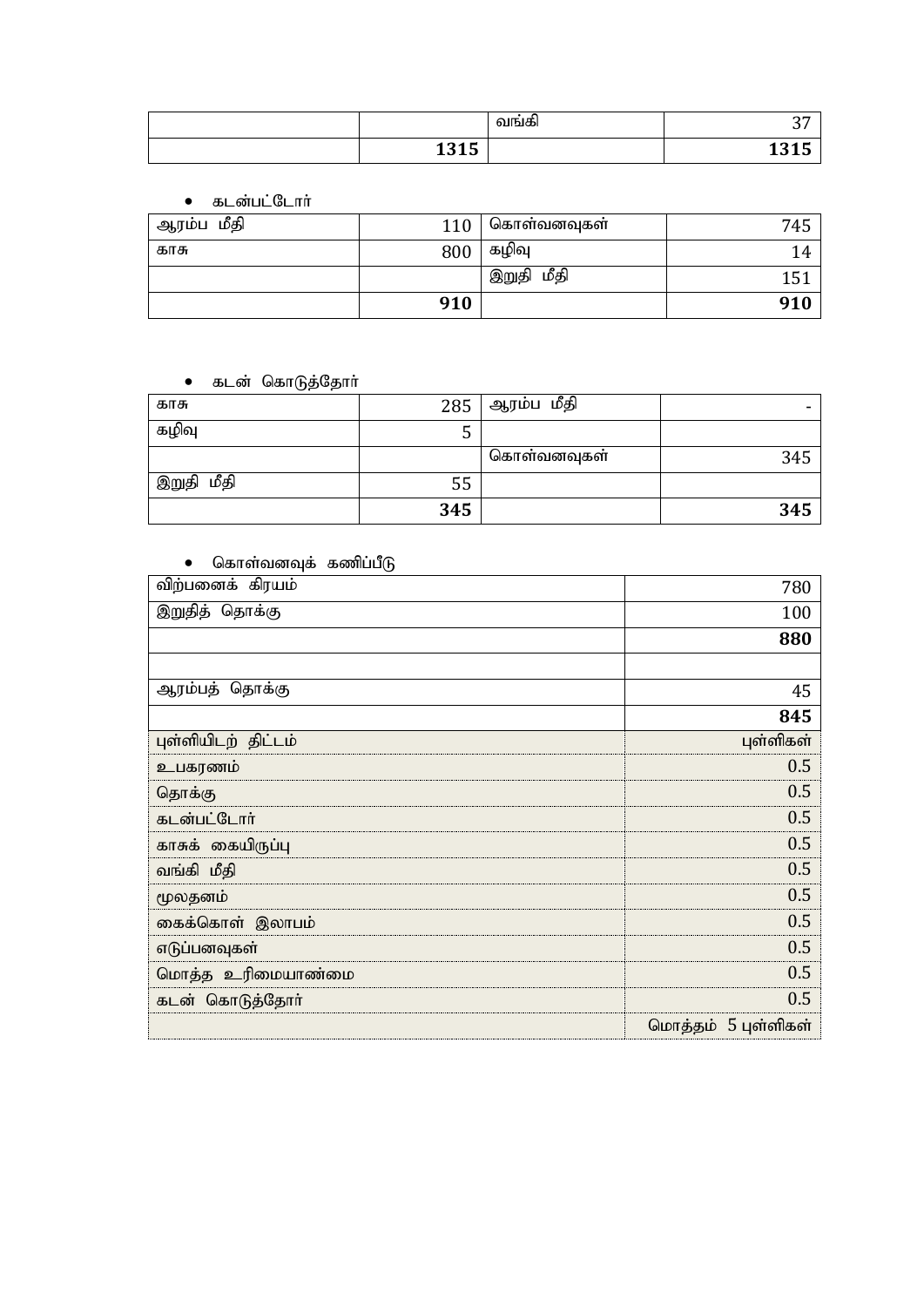#### வினா இல. 06

#### கற்கை வெளிப்பா $(f)$ :

|  |  | 3.2.3 முகாமை மற்றும் பிரசுரிப்புத் தேவைக்கான நிதிக்கூற்றுக்களை தயாரித்தல். |  |
|--|--|----------------------------------------------------------------------------|--|
|  |  |                                                                            |  |

- 4.2.2 ஆதனம், பொறி, உபகரணத்தின் ஆரம்ப மற்றும் பின்னைய கையாள்கைபற்றி விபரித்தல்.
- 4.2.4 வேறுபட்ட PPE தேய்மான முறைகளை விபரித்தல்
- 4.2.6 LKAS 16 க்கு அமைய PPE பற்றிய வெளிக்காட்டற் தேவைப்பாடுகளை நிரற்படுத்தல்.
- 2.4.2 அட்டுறுக்கள், முற்கொடுப்பனவுகள், தேய்மானம், அறவிடமுடியாக் கடன் மற்றும் இறுதித்தொக்குகளை உட்படுத்தி ஆண்டு இறுதி நிதிக்கூற்றுக்களை தயாரித்தல்.
- 1.2.5 கணக்கீட்டு அடிப்படை எடுகோள் (தொடா்ந்தியங்குதல்) மற்றும் கணக்கீட்டுக் கோட்பாடுகள் (அட்டுறு, பொருண்மை, கொள்கைமாறாமை, உரிம, பொருத்தம் காணல், காலஅடிப்படை, தேறக்கூடிய, தொடர்புடமை, நம்பகத் தன்மை மற்றும் ஒப்பிடற்தகவு) பற்றி விபரித்தல்.
- $2.4.1$  நிதிக்கூற்றுக்களில் அட்டுறுக்கள், முற்கொடுப்பனவுகள், தேய்மானம், அறவிடமுடியாக் கடன் மற்றும் இறுதித்தொக்குகள் ஆகியவற்றிற்கான ஆண்டிறுதி செம்மையாக்கத் தேவைப்பாடுகளை இனங்காணல்.
- $4.5.3$  தொக்கு அளவீட்டு முறைகளை விபரித்தல்.
- $4.12.3$  நிதிக்கூற்றுக்களில் ஏற்பாடுகளை ஏற்பிசைவு செய்வதற்கு திருப்திசெய்ய வேண்டிய தேர்வு நிபந்தனைகளை விபரித்தல்.
- $4.8.4$  குத்தகைக்குப் பெறுனரின் ஏடுகளில் நிதிக் குத்தகைக் கணக்கீட்டினை விபரித்தல்.
- 4.9.2 கணக்கீட்டு இலாபம் மற்றும் வரி இலாபம் இடையில் வேறுபாட்டை விபரித்தல்

#### **1.**

#### ABC LIMITED

 $31$ மார்ச் 2014 திகதி முடிவடைந்த ஆண்டிற்கான முற்றடக்க வருமானக் கூற்று

|                    | ரூபா  | ரூபா    |
|--------------------|-------|---------|
| வருமானம்           |       | 16,150  |
| விற்பனைக் கிரயம்   |       | (7,032) |
| மொத்த இலாபம்       |       | 9,118   |
| ஏனைய வருமானம்      |       | 130     |
|                    |       | 9,248   |
| செலவுகள்           |       |         |
| வினியோகக் கிரயம்   | 3,980 |         |
| நிருவாகக் கிரயம்   | 2,406 |         |
| ஏனைய கிரயம்        | 1,004 |         |
| நிதிச்<br>செலவுகள் | 690   | (8,080) |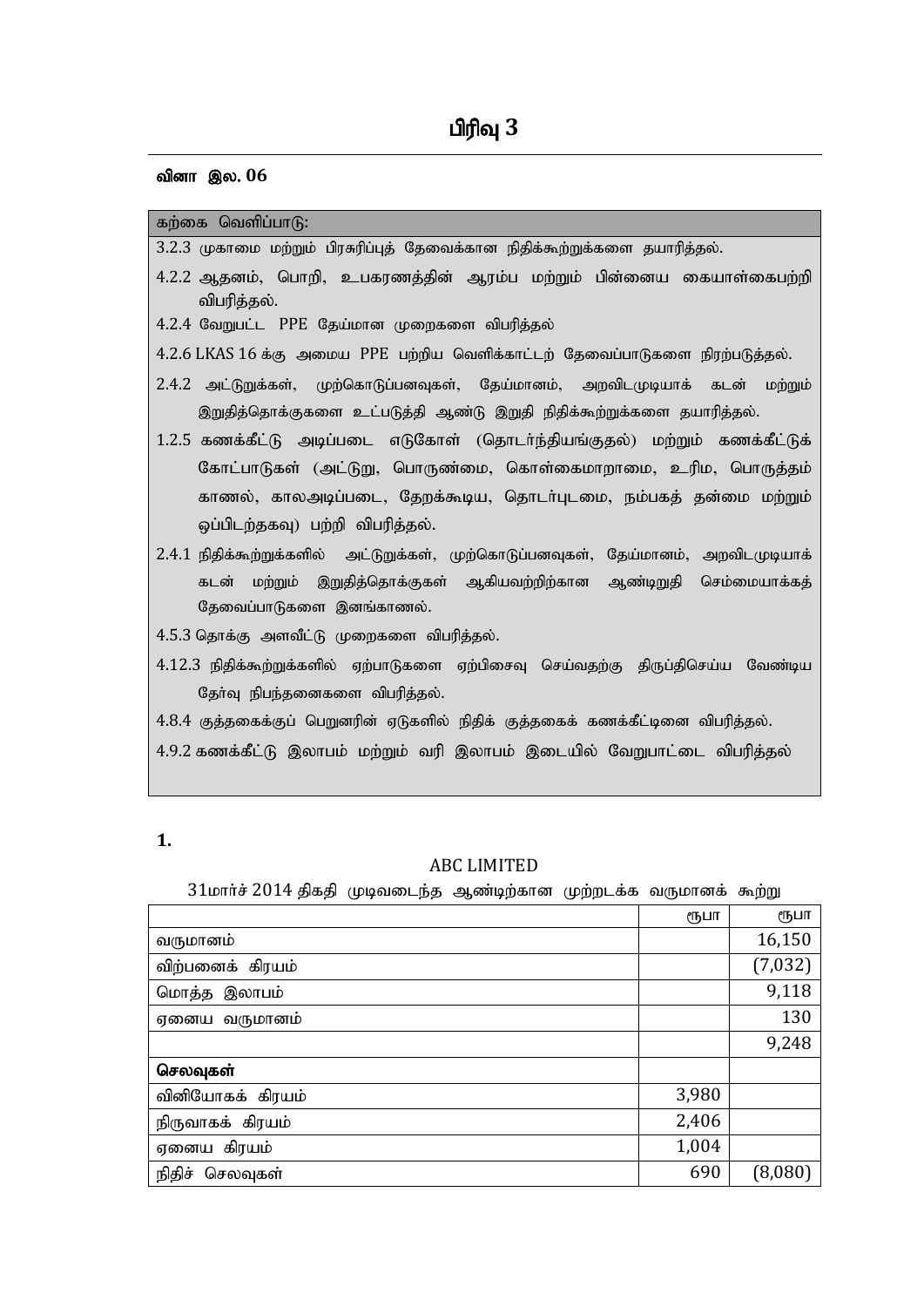| வரிக்கு முந்திய நிகர இலாபம்                    |      | 1,168 |
|------------------------------------------------|------|-------|
| வருமான வரிச் செலவு                             |      |       |
| ஆண்டிற்கான வரி                                 | 384  |       |
| முன்னைய ஆண்டு மிகை ஏற்பாடு                     | (34) | (350) |
| ஆண்டிற்கான நிகர இலாபம்                         |      | 818   |
|                                                |      |       |
| ஏனைய முற்றடக்க வருமானம்                        |      |       |
| ஆதனம், பொறி மற்றும் உபகரண மீள்மதிப்பீட்டு மிகை |      | 2,000 |
| மொத்த முற்றடக்க வருமானம்                       |      | 2,818 |

| புள்ளியிடற் திட்டம்        | புள்ளிகள்           |
|----------------------------|---------------------|
| வருமானம்                   | 0.5                 |
| விற்பனைக் கிரயம்           |                     |
| ஏனைய வருமானம்              | 0 5                 |
| வினியோகக் கிரயம்           | 10                  |
| நிருவாகச் செலவுகள்         |                     |
| ஏனைய செலவுகள்              | 10                  |
| நிதிச் செலவுகள்            | 10                  |
| முன்னைய ஆண்டு மிகை ஏற்பாடு |                     |
| ஆதன மீள்மதிப்பீட்டு இலாபம் |                     |
|                            | மொத்தம் 8 புள்ளிகள் |

### ABC LIMITED

 $31$ மார்ச்  $2014$  இல் முடிவுற்ற ஆண்டில் உரிமையாண்மை மாற்றங்கள் பற்றிய கூற்று  $(e<sub>IF</sub>u<sub>IT</sub>'000)$ 

| ן טטט וום (ווי               |            |                 |                          |         |  |
|------------------------------|------------|-----------------|--------------------------|---------|--|
|                              | குறிப்பிடு | மீள்மதிப்பீட்டு | கைக்கொள்                 | மொத்தம் |  |
|                              | மூலதனம்    | ஒதுக்கம்        | இலாபம்                   |         |  |
| $01/04/2013$ இல் மீதி        | 2,000      | -               | 1,295                    | 3,295   |  |
| ஆண்டிற்கான இலாபம்            |            |                 | 818                      | 818     |  |
| மீள்மதிப்பு அதிகரிப்பு- காணி |            | 2,000           | $\overline{\phantom{0}}$ | 2,000   |  |
| செலுத்திய பங்கிலாபம்         | ۰          |                 | (200)                    | (200)   |  |
| 31/03/2014 இல் மீதி          | 2,000      | 2,000           | 1,913                    | 5,913   |  |

| புள்ளியிடற் திட்டம்           |                     |
|-------------------------------|---------------------|
| $01/04/2013$ இல் மீதி         |                     |
| ஆண்டிற்கான இலாபம்             |                     |
| மீள்மதிப்பு அதிகரிப்பு – காணி |                     |
| திய பங்கிலாபம்                |                     |
|                               | மொத்தம் 2 புள்ளிகள் |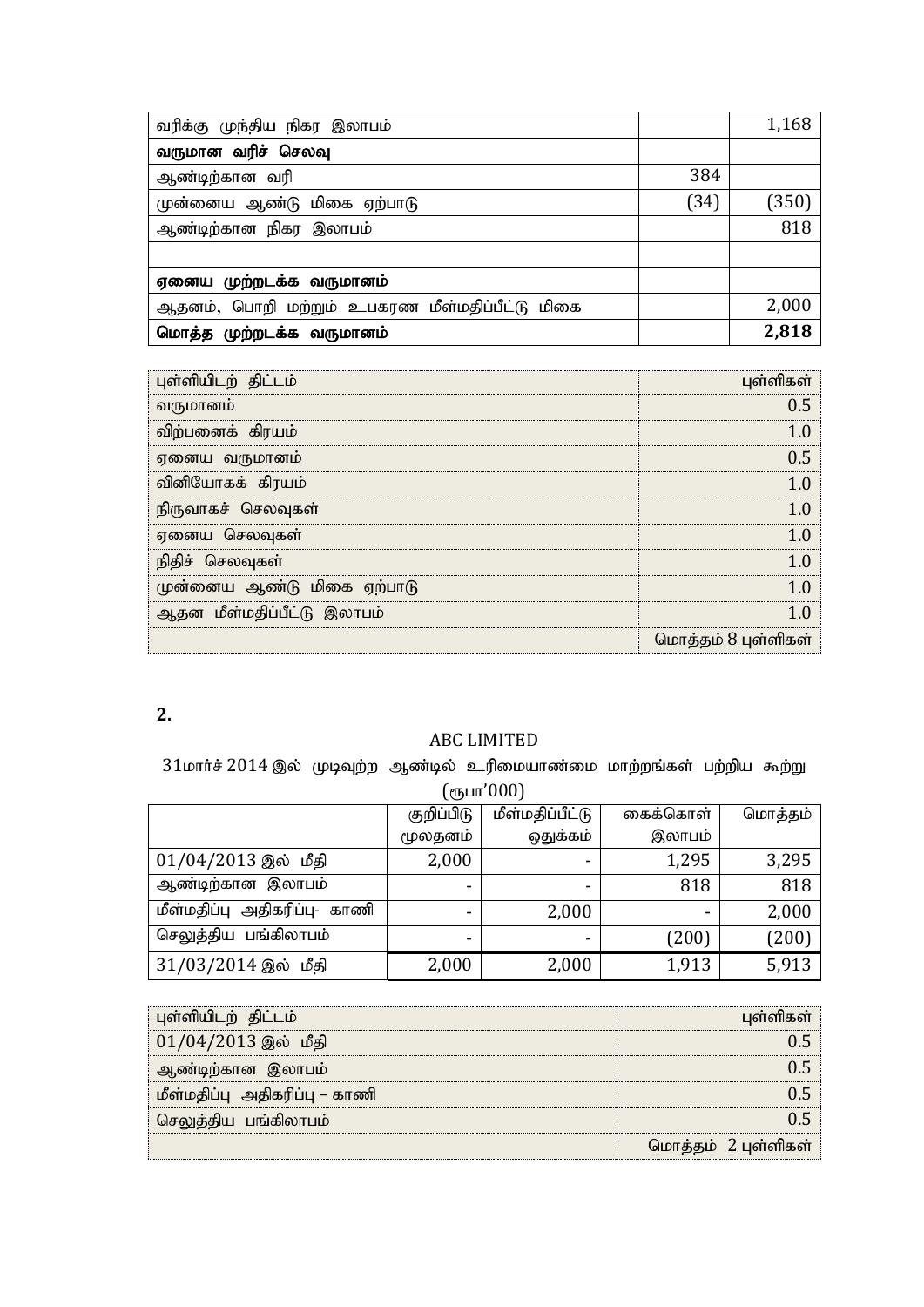| சொத்துக்கள்                          | ரூபா'000 | ரூபா'000 |
|--------------------------------------|----------|----------|
| நடைமுறையல்லாச் சொத்துக்கள்:          |          |          |
| ஆதனம், பொறி மற்றும் உபகரணம்          |          | 6,185    |
| நடைமுறைச் சொத்துக்கள்:               |          |          |
| தொக்குகள்                            | 350      |          |
| வியாபார வருமதிகள்                    | 392      |          |
| ஏனைய வருமதிகள்                       | 60       |          |
| காசும் காசுச் சமானங்களும்            | 156      | 958      |
| மொத்தச் சொத்துக்கள்                  |          | 7,143    |
|                                      |          |          |
| உரிமையாண்மையும் பரிப்புக்களும்       |          |          |
| குறிப்பிடு மூலதனமும் ஒதுக்கங்களும்   |          |          |
| குறிப்பிடு மூலதனம்                   |          | 2,000    |
|                                      |          |          |
| ஒதுக்கங்கள்                          |          |          |
| மீள்மதிப்பீட்டு ஒதுக்கம்             | 2,000    |          |
| கைக்கொள் இலாபம்                      | 1,913    | 3,913    |
| மொத்த உரிமையாண்மை                    |          | 5,913    |
|                                      |          |          |
| நடைமுறையல்லாப் பரிப்புக்கள்          |          |          |
| 12% தனிச்சங்கள்                      | 300      | 300      |
|                                      |          |          |
| நடைமுறைப் பரிப்புக்கள்               |          |          |
| வியாபாரச் சென்மதிகள்                 | 150      |          |
| ஏனைய சென்மதிகள்                      | 530      |          |
| செலுத்தவேண்டிய வருமானவரி             | 250      | 930      |
| மொத்த உரிமையாண்மையும் பரிப்புக்களும் |          | 7,143    |

## ABC LIMITED  $31$ மார்ச்  $2014$  திகதியில் நிதிநிலைக் கூற்று

| புள்ளியிடற் திட்டம்                         | பள்ளிகள் |
|---------------------------------------------|----------|
| ஆதனம், பொறி மற்றும் உபகரணம் $(6,185+1,100)$ |          |
| தொக்குகள்                                   |          |
| வியாபார வருமதிகள்                           |          |
| ஏனைய வருமதிகள்                              |          |
| காசும் காசுச் சமானங்களும்                   |          |
| குறிப்பிடு மூலதனம்                          |          |
| மீள்மதிப்பீட்டு ஒதுக்கம்                    |          |
| கைக்கொள் இலாபம்                             |          |
| மொத்த உரிமையாண்மை                           |          |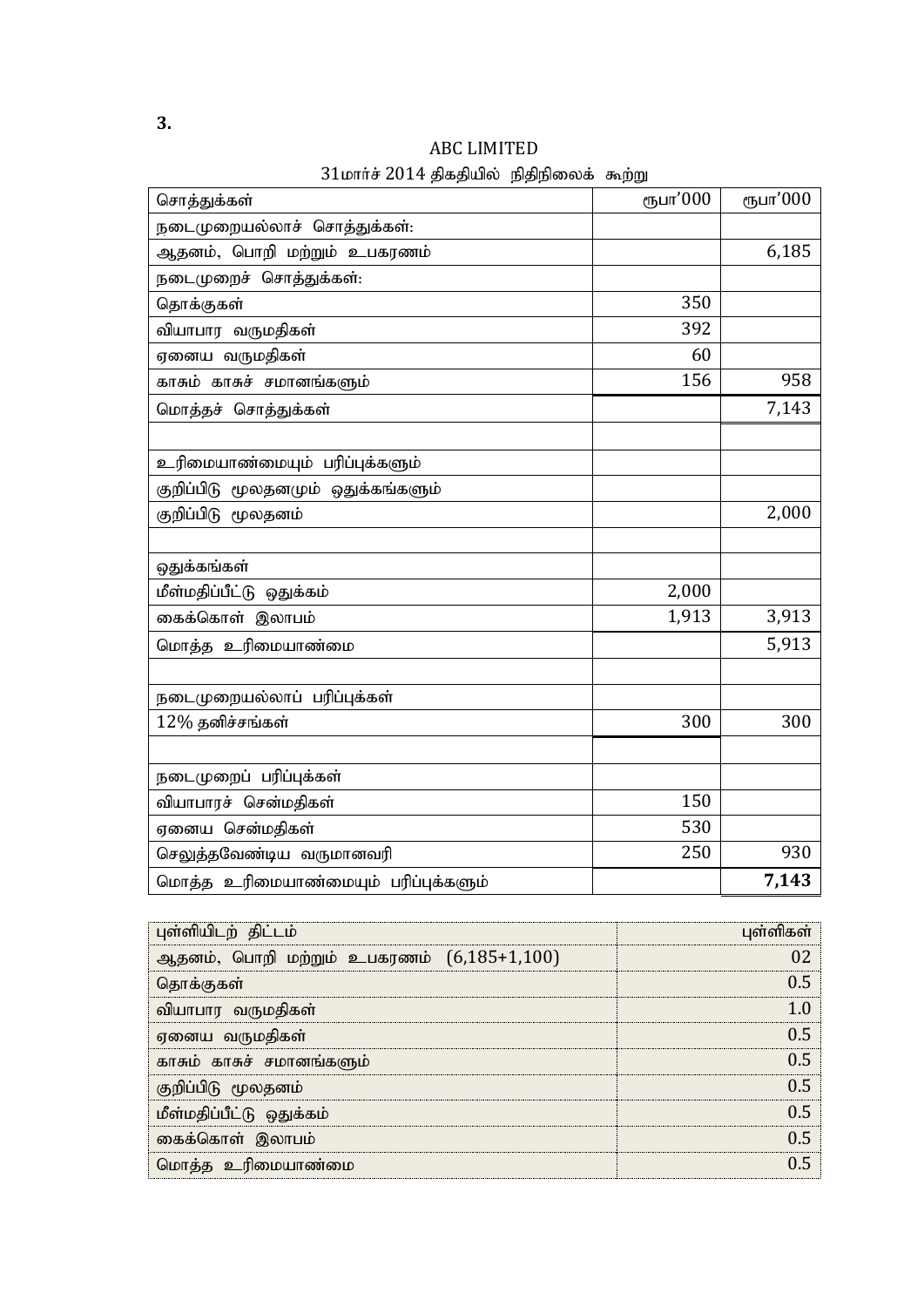| $12\%$ தனிச்சங்கள்        |                      |
|---------------------------|----------------------|
| குத்தகைக் கடன் கொடுத்தோா் |                      |
| வியாபார சென்மதிகள்        |                      |
| ஏனைய சென்மதிகள்           |                      |
| குத்தகைக் கடன் கொடுத்தோா் |                      |
| செலுத்தவேண்டிய வருமான வரி |                      |
|                           | மொத்தம் 10 புள்ளிகள் |

## <u>செய்முறைகள்</u>

|  | விற்பனைக் கிரயம் |  |
|--|------------------|--|
|--|------------------|--|

| மீகி<br>தரப்பட்ட                | .    |
|---------------------------------|------|
| இறுதித்<br>தொக்கு செம்மையாக்கம் | 140e |
|                                 |      |

#### $\bullet$  வினியோகக் கிரயம்

| ' தரப்பட்ட மீதி            |       |
|----------------------------|-------|
| மோட்டார் வாகன தேய்மானம்    | 260   |
| அறவிடமுடியாக்கடன்          |       |
| ஐயுறவுக் கடன் மிகை ஏற்பாடு | 4     |
|                            | 3,980 |

## • நிருவாகச் செலவுகள்

| தரப்பட்ட மீதி                   | 2,451             |
|---------------------------------|-------------------|
| கட்டட தேய்மானம்                 | 35                |
| தேய்மான எதிர்பதிவு              | $\left(44\right)$ |
| EPF                             | 25                |
| <b>ETF</b>                      |                   |
| அட்டுறு செலவுகள் செம்மையாக்கம்  | $60^\circ$        |
| முற்கொடுப்பனவுகள் செம்மையாக்கம் | (4)               |
|                                 | 2,406             |

### • ஏனைய செலவுகள்

| தரப்பட்ட மீதி              | ა๖≁  |
|----------------------------|------|
| PPE மீள்மதிப்பீட்டு நட்டம் | ουι  |
| பதிவழிக்கப்பட்ட தொக்குகள்  | 50   |
|                            | 1004 |

### • நிதிச் செலவுகள்

| மீதி<br>தரப்பட்ட | $\overline{a}$ |
|------------------|----------------|
| வட்டி<br>தனிசச   |                |
|                  | 690            |